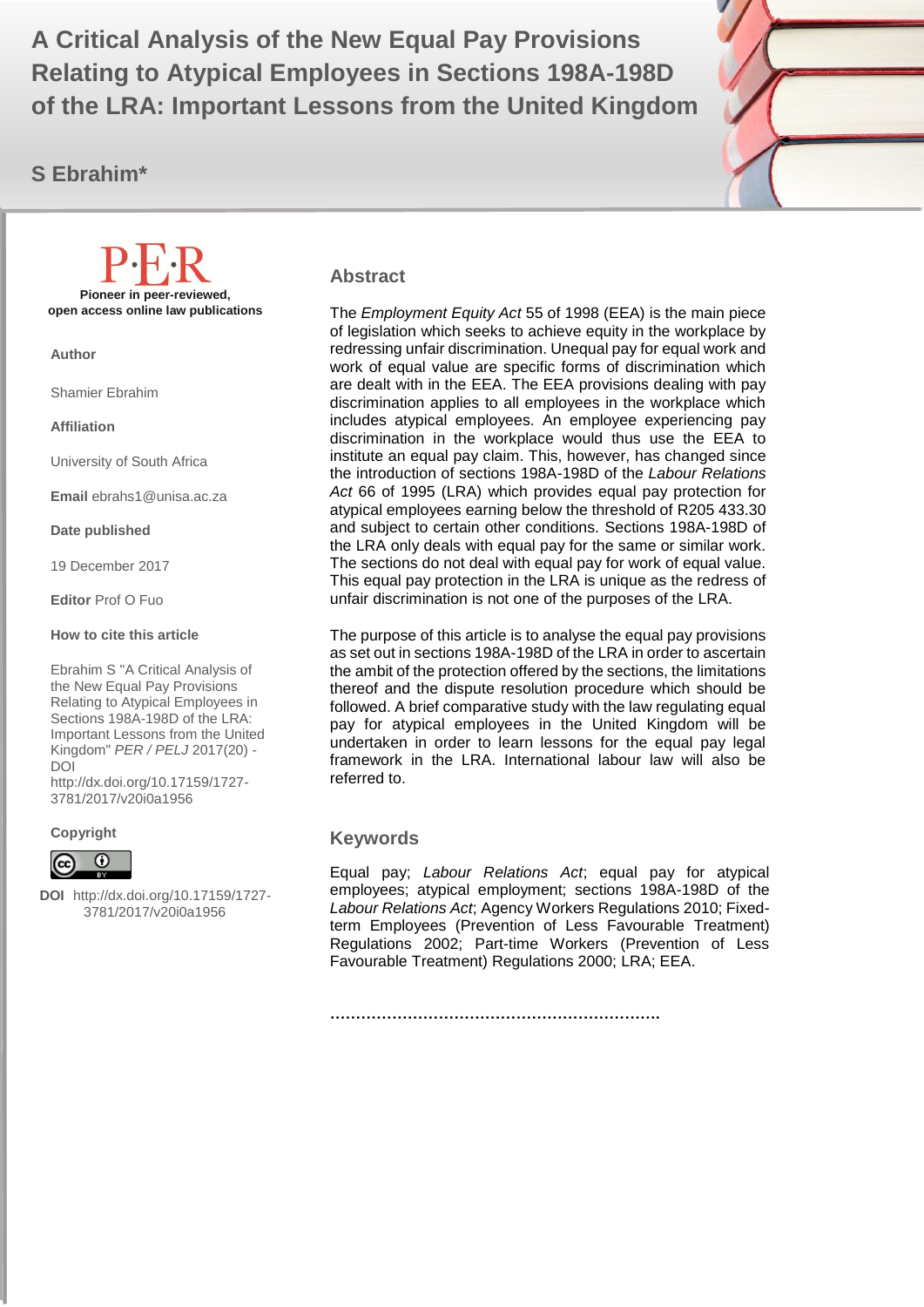# **1 Introduction**

The *Employment Equity Act*<sup>1</sup> (EEA) is the main piece of legislation which seeks to achieve equity in the workplace by redressing unfair discrimination. Unequal pay for equal work and work of equal value are specific forms of discrimination which are dealt with in the EEA. The EEA provisions dealing with pay discrimination applies to all employees in the workplace which includes atypical employees. An employee experiencing pay discrimination in the workplace would thus use the EEA to institute an equal pay claim. This, however, has changed since the introduction of sections 198A-198D of the *Labour Relations Act*<sup>2</sup> (LRA) which provides equal pay protection for atypical employees earning below the threshold of R205 433.30 and subject to certain other conditions. Sections 198A-198D of the LRA only deals with equal pay for the same or similar work. The sections do not deal with equal pay for work of equal value. This equal pay protection in the LRA is unique as the redress of unfair discrimination is not one of the purposes of the LRA.<sup>3</sup>

The purpose of this article is to analyse the equal pay provisions as set out in sections 198A-198D of the LRA in order to ascertain the ambit of the protection offered by the sections, the limitations thereof and the dispute resolution procedure which should be followed. A brief comparative study with the law regulating equal pay for atypical employees in the United Kingdom will be undertaken in order to learn lessons for the equal pay legal framework in the LRA. International labour law will also be referred to.

l \* Shamier Ebrahim. LLB (NMMU); LLM Labour Law (*cum laude*) (Unisa), Senior Lecturer, Department of Mercantile Law, University of South Africa. Advocate of the High Court of South Africa. Associate Member of the Pretoria Society of Advocates (Pretoria Bar). E-mail: ebrahs1@unisa.ac.za. This article is based on a paper presented at the 4<sup>th</sup> Academic International Conference on Interdisciplinary Legal Studies, Martin Conference Centre, Boston USA, 21 November 2016 under the title "The Emergence of the New Equal Pay Provisions in the Labour Relations Act 66 of 1995: Better Protection for Atypical Employees in South Africa?". The author would like to thank the Executive Committee of the College of Law and the College Research and Innovation Committee of the University of South Africa for funding the conference attendance in the USA and for providing funds for the author to conduct research at the Harvard Law School Library, Cambridge, USA.

<sup>1</sup> *Employment Equity Act* 55 of 1998 (EEA).

<sup>2</sup> *Labour Relations Act* 66 of 1995 (LRA).

<sup>3</sup> It is, however, apposite to note that the LRA treats a dismissal as being automatically unfair in terms of  $s$  187(1)(f) of the LRA if the reason for the dismissal is that the employer unfairly discriminated against the employee.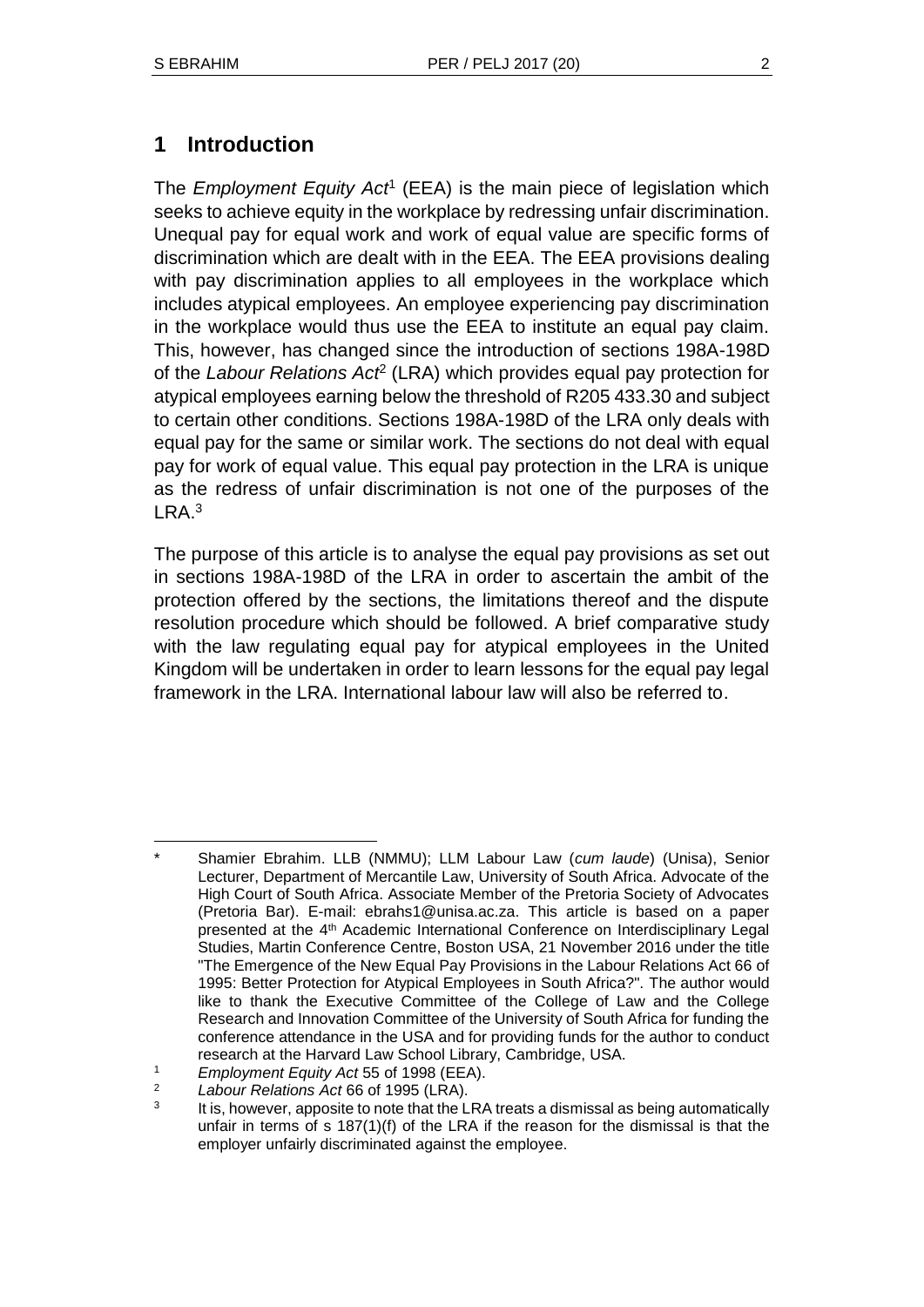Prior to the insertion of sections 198A-198D in the LRA, academic writers have commented on the lack of protection relating to atypical employees. Van Eck has stated that employees placed by a temporary employment service do not receive the same wages and other conditions of service as the permanent employees of the client. He called for legislative reforms dealing with the prohibition against unfair discrimination associated with different wages and conditions of service for full-time employees and those placed by a temporary employment service.<sup>4</sup> Fourie has submitted that parttime employees in South Africa should be able to rely on the principle of equal pay for equal work until specific legislation is introduced.<sup>5</sup> Theron has argued that section 27(1) of the EEA which requires a designated employer to report on remuneration and benefits received in each occupational category and level of that employer's workforce does not assist workers placed by a temporary employment service as the workers are regarded as a discrete workforce and the obligation on the designated employer to take measures to address disproportionate income differentials is of no assistance to them. He further argued that disproportionate income differentials between workers placed by a temporary employment service and workers in standard employment undermines the objectives of equity and should be legislated against whether by amendment to the EEA or otherwise.<sup>6</sup> Benjamin notes from the unpublished CCMA Report on Difficulties with Labour Brokers of 2009 that there is usually inequity between workers placed by a temporary employment service and permanent employees regarding equitable pay and benefits, *inter alia*. 7

Sections 198A-198D of the LRA sets out certain protection to atypical employees which includes amongst others, equal pay protection. Only the equal pay provisions will be analysed. Section 198A of the LRA applies to employees who earn below the threshold<sup>8</sup> and who are employed by a temporary employment service. A "temporary service" is defined as work for a client by an employee of the temporary employment service for a period not exceeding three months, as a substitute for an employee of the client who is temporarily absent, or in a category of work and for any period of time which is determined to be a temporary employment service in terms of a collective agreement concluded in a bargaining council, a sectoral determination, or notice published by the Minister in terms of subsections

l <sup>4</sup> Van Eck 2010 *PELJ* 111, 121-122.

<sup>5</sup> Fourie 2008 *PELJ* 132.

<sup>6</sup> Theron 2005 *ILJ* 647.

<sup>7</sup> Benjamin *Agency Work* 10.

<sup>&</sup>lt;sup>8</sup> The threshold is currently R205 433.30 (hereafter "the threshold").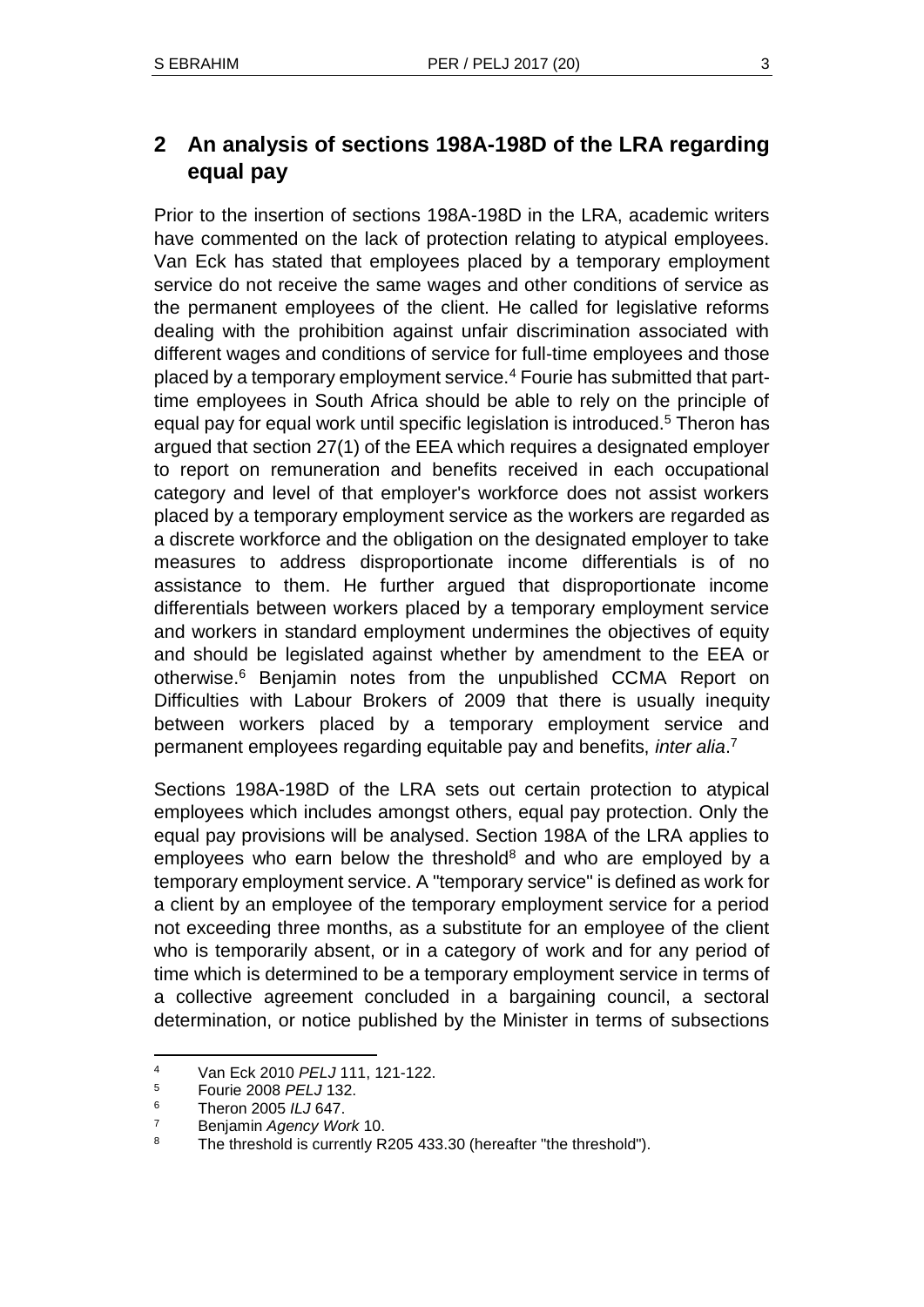$(6)$ - $(8)$ .<sup>9</sup> The section then goes on to state that an employee who performs a temporary service as defined above for the client is the employee of the temporary employment service and not the client. It further states that an employee who performs a service that falls outside the ambit of a temporary service as defined is deemed to be the employee of the client and the client is deemed to be the employer and the employee is employed on an indefinite basis by the client subject to section 198B of the LRA.<sup>10</sup> Section 198A(4) of the LRA protects an employee against an attempt by the temporary employment service or the client to circumvent section 198A(3)(b) of the LRA which regards the employee as the employee of the client and regards the employment as indefinite subject to section 198B of the LRA by providing that the termination of the employee's service for the purpose of avoiding the operation of section 198(A)(3)(b) of the LRA or because the employee exercised a right in terms of the LRA, is a dismissal.

The equal pay provision is contained in section 198A(5) of the LRA and reads as follows:

An *employee* deemed to be an *employee* of the client in terms of subsection (3)(b) must be treated on the whole not less favourably than an *employee* of the client performing the same or similar work, unless there is a justifiable reason for different treatment.

This section will only apply to a case where the employee is deemed to be an employee of the client. It will further only apply in a case involving the same or similar work. The phrase "must be treated on the whole not less favourably" is a departure from a normal equal pay for the same or similar work claim in terms of the EEA which requires the pay to be *equal and not on the whole not less favourable*. <sup>11</sup> The term "on the whole not less favourably" while foreign to equal pay claims in terms of the EEA is not foreign to the LRA as it is used in the context of a transfer of a business as a going concern as follows:

The new employer complies with subsection (2) if that employer employs transferred *employees* on terms and conditions that are *on the whole not less favourable* to the *employees* than those on which they were employed by the old employer.<sup>12</sup>

The phrase "on the whole not less favourably" is not defined in the LRA. Grogan states that no test has been formulated to determine the extent to which an employer may amend the terms and conditions of transferred employees and still comply with section 197(3)(a) of the LRA. He further

 $\frac{9}{2}$  Section 198A(1)(c) of the LRA.

Section  $198A(3)(a)$ -(b) of the LRA.

<sup>11</sup> Emphasis added.

<sup>12</sup> Section 197(3)(a) of the LRA, emphasis added.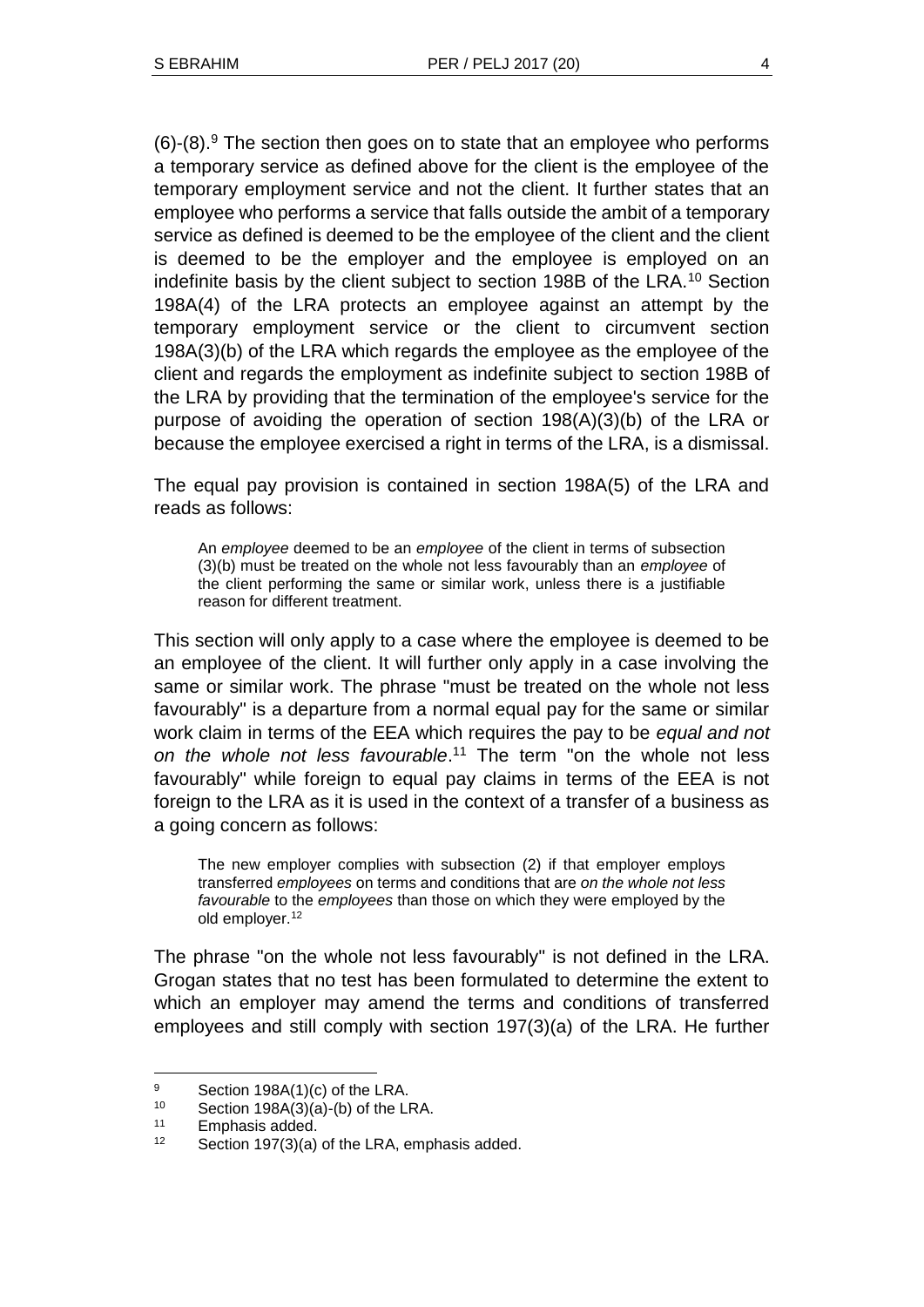states that the changes contemplated in section 197(3)(a) of the LRA must fall short of changes to fundamental terms of an employee's contract.<sup>13</sup> Clause 38 of the Memorandum of Objects of the *Labour Relations Amendment Bill*, 2012<sup>14</sup> (hereafter "the Memo") provides the following example of what would constitute treatment that is "on the whole not less favourably" in terms of section 198A(5) of the LRA:

This means, for example, that if an employee is procured by a temporary employment service for a client for three months, but is kept on after the expiry of the three-month period, then that employee must, unless there is a justifiable reason for different treatment, be paid the same wages and benefits as the client's other employees who are performing the same or similar work.

This example in the Memo is important as it demonstrates the intended meaning of the phrase "on the whole not less favourably" in terms of section 198A(5) of the LRA. According to the Memo the phrase means that an employee who is deemed to be an employee of the client must be paid the same wages and given the same benefits as the client's other employees. This would mean that the employee must be treated *the same* as the client's other employees. Seen in this light, the use of the phrase "on the whole not less favourably" in section 198A(5) of the LRA leads to confusion as according to the Memo it is intended to bring about a result that is the same. The Labour Courts have used explanatory memorandums to Labour Relations Bills to assist them in determining the meaning to be accorded to certain provisions of the LRA resulting from the Bills.<sup>15</sup> The information from the explanatory memorandums is important as it forms part of the interpretative process to interpreting the LRA.

Section 198B of the LRA applies to fixed-term contract employees earning below the threshold. This section does not apply to (a) employees who earn more than the threshold; and (b) an employee employed in terms of a fixedterm contract which is permitted by statute, sectoral determination or collective agreement; and (c) an employer who employs less than ten employees or employs less than fifty employees and whose business has been in operation for less than two years, unless the employer conducts more than one business or the business was formed by the division or dissolution for any reason of an existing business.<sup>16</sup> An employer may only employ an employee on a fixed-term contract or successive fixed-term contracts for longer than three months if the nature of the work is of a limited

l <sup>13</sup> Grogan *Workplace Law* 301-302.

<sup>14</sup> DoL 2013 http://www.labour.gov.za/DOL/downloads/legislation/bills/proposedamendment-bills/lraamendmentbill2013.pdf.

<sup>15</sup> See *Shoprite Checkers (Pty) Ltd v Ramdaw* 2001 3 SA 68 (LC) paras 59-60; and *National Union of Metalworkers of South Africa v Driveline* 2000 4 SA 645 (LAC) paras 79-80.

 $16$  Section 198B(2)(a)-(c) of the LRA.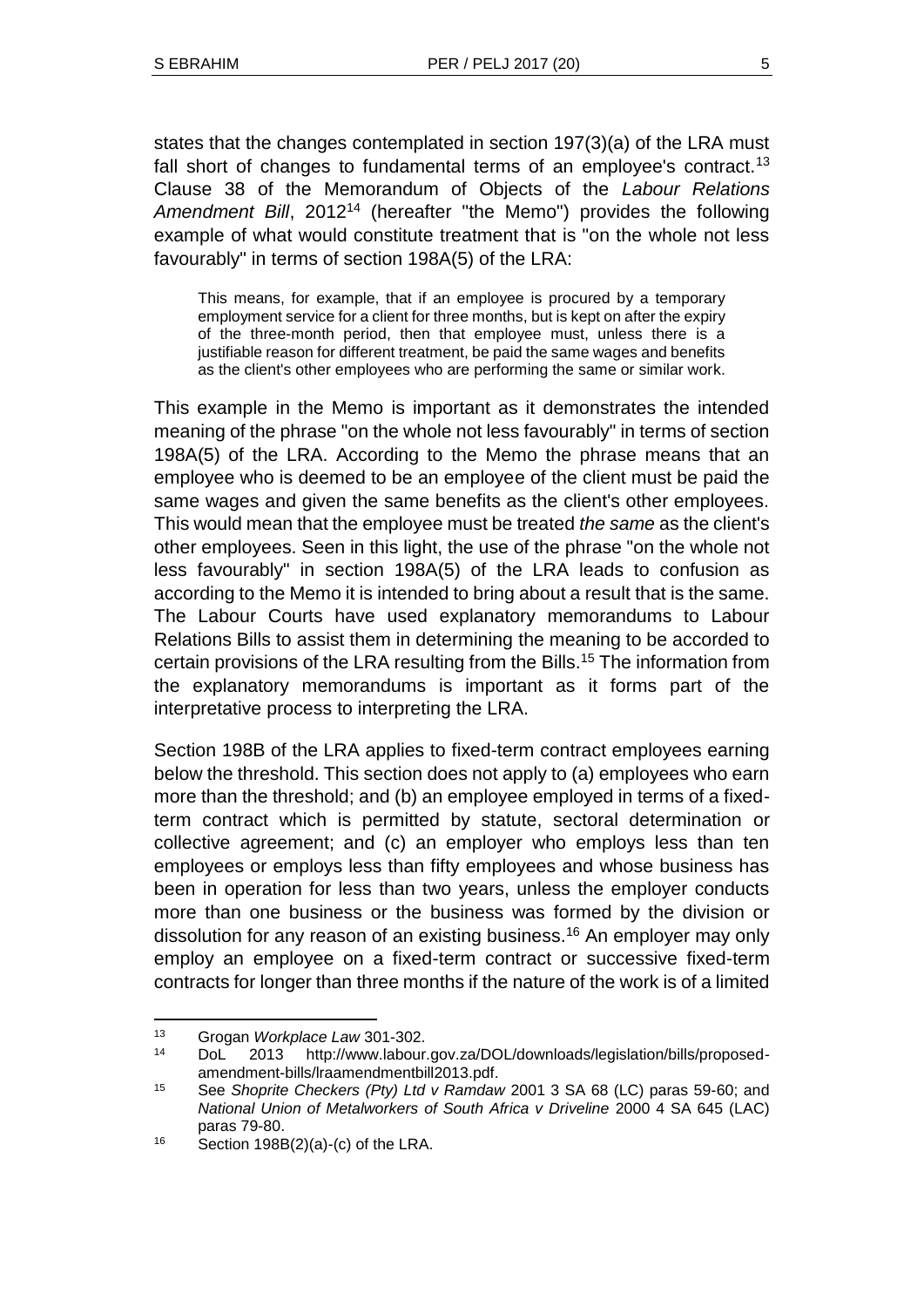l

or definite duration or the employer can advance a justifiable reason for fixing the term of the contract.<sup>17</sup> If an employer employs an employee in contravention of this section then the fixed-term contract or the renewal of the contract is deemed to be for an indefinite duration. Section 198B(8)(a) of the LRA contains the equal pay provision and reads as follows:

An *employee* employed in terms of a fixed term contract for longer than three months must not be treated less favourably than an *employee* employed on a permanent basis performing the same or similar work, unless there is a justifiable reason for different treatment.

This section requires that the employee must not be treated less favourably than a permanent employee performing the same or similar work unless there is a justifiable reason for doing so. Clause 38 of the Memo refers to fixed-term employees being treated "on the whole not less favourably" instead of "not less favourably" as set out in the section. The clause refers to the phrase "on the whole not less favourably" in the context of fixed-term contract employees as follows:

An employee employed on a fixed term contract for more than three months (or any other period determined by a sectoral determination or collective agreement concluded at a bargaining council) must be treated *on the whole not less favourably* than an employee on an indefinite contract performing the same or similar work, unless there is a justifiable reason for treating the employee differently. What may constitute a justifiable reason for this purpose is dealt with in section 198D. (emphasis added)

This anomaly adds to the difficulty regarding the meaning to be accorded to the phrases "on the whole not less favourably" and "not less favourably". The Explanatory Memorandum to the Bill of an Act that is passed provides an aid of interpretation with which to interpret the Act. In this case the Memo causes confusion rather than providing assistance in the form of understanding the interpretation to be accorded to the relevant sections in the Act. A brief analysis of foreign law relating to equal pay for atypical employees is sorely needed in order to understand how foreign law seeks to achieve equal pay for atypical employees. It is also important to do an

<sup>17</sup> Section 198B(3)(a)-(b) of the LRA. Section 198B(4) of the LRA sets out the following list of reasons which would amount to a justifiable reason as contemplated in section 198B(3)(b) of the LRA: "(a) is replacing another employee who is temporarily absent from work; (b) is employed on account of a temporary increase in the volume of work which is not expected to endure beyond 12 months; (c) is a student or recent graduate who is employed for the purpose of being trained or gaining work experience in order to enter a job or profession; (d) is employed to work exclusively on a specific project that has a limited or defined duration; (e) is a noncitizen who has been granted a work permit for a defined period; (f) is employed to perform seasonal work; (g) is employed for the purpose of an official public works scheme or similar public job creation scheme; (h) is employed in a position which is funded by an external source for a limited period; or (i) has reached the normal or agreed retirement age applicable in the employer's business".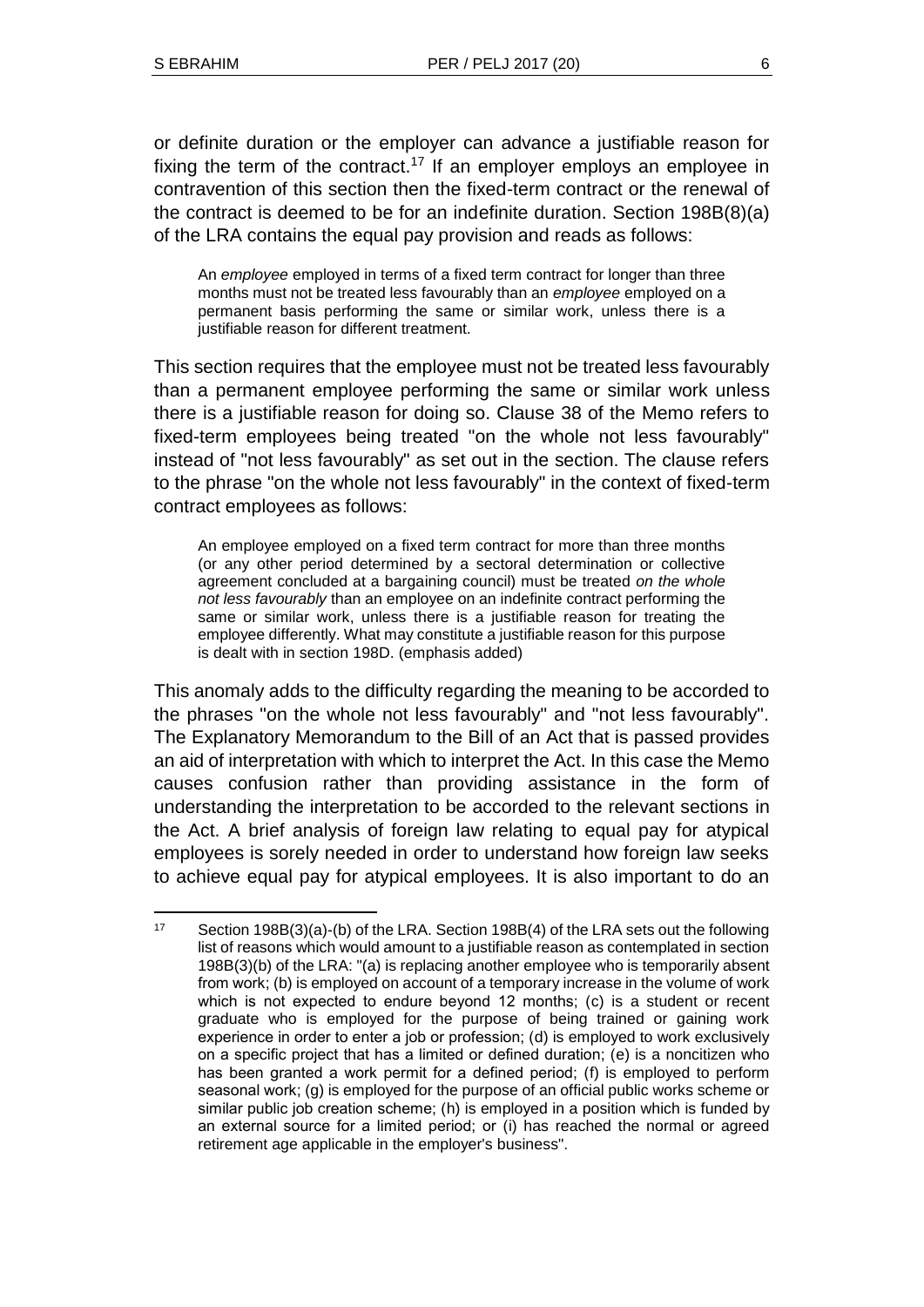analysis of foreign law in order to learn lessons for the atypical legal framework in the LRA. To this end, an analysis of the law regulating equal pay for atypical employees in the United Kingdom will be undertaken in paras 4.1-4.3 below.

Section 198C of the LRA deals with part-time employees who earn below the threshold. A part-time employee is defined as an employee who is remunerated wholly or partly by reference to the time that the employee works and who works less hours than a comparable full-time employee.<sup>18</sup> This section does not apply: (a) to employees who earn more than the threshold; (b) to employees who ordinarily work less than twenty fours a month for an employer; (c) during the first three months of continuous employment with an employer; and (d) to an employer who employs less than ten employees or who employs less than fifty employees and whose business has been in operation for less than two years unless the employer conducts more than one business or the business was formed by the division or dissolution for any reason of an existing business.<sup>19</sup> The equal pay provision is set out in section 198C(3)(a) of the LRA which reads as follows:

- (3) Taking into account the working hours of a part-time *employee,*  irrespective of when the part-time *employee* was employed, an employer must—
	- (a) treat a part-time *employee* on the whole not less favourably than a comparable fulltime *employee* doing the same or similar work, unless there is a justifiable reason for different treatment.

This section like section 198A(5) of the LRA also refers to the phrase "on the whole not less favourably". Section 198C(6) of the LRA sets out the requirements to choose a comparable full-time employee. The part-time employee must choose a full-time employee employed by the employer on the same type of employment relationship who performs the same or similar work in the same workplace or if there is no comparable full-time employee in the same workplace, then a comparable full-time employee employed by the employer in any other workplace.<sup>20</sup> The comparable full-time employee must be in the same workplace as the part-time employee except where there is no comparable full-time employee in the same workplace then the

<sup>18</sup> Section 198C(1)(a) of the LRA. S 198(1)(b)(i)-(ii) of the LRA defines a comparable full-time employee as follows: "(i) is an *employee* who is remunerated wholly or partly by reference to the time that the *employee* works and who is identifiable as a fulltime *employee* in terms of the custom and practice of the employer of that *employee;* and (ii) does not include a fulltime *employee* whose hours of work are temporarily reduced for *operational requirements* as a result of an agreement".

<sup>19</sup> Section 198 $C(2)(a)$ -(d) of the LRA.

<sup>&</sup>lt;sup>20</sup> Section 198C $(6)(a)$ - $(b)$  of the LRA.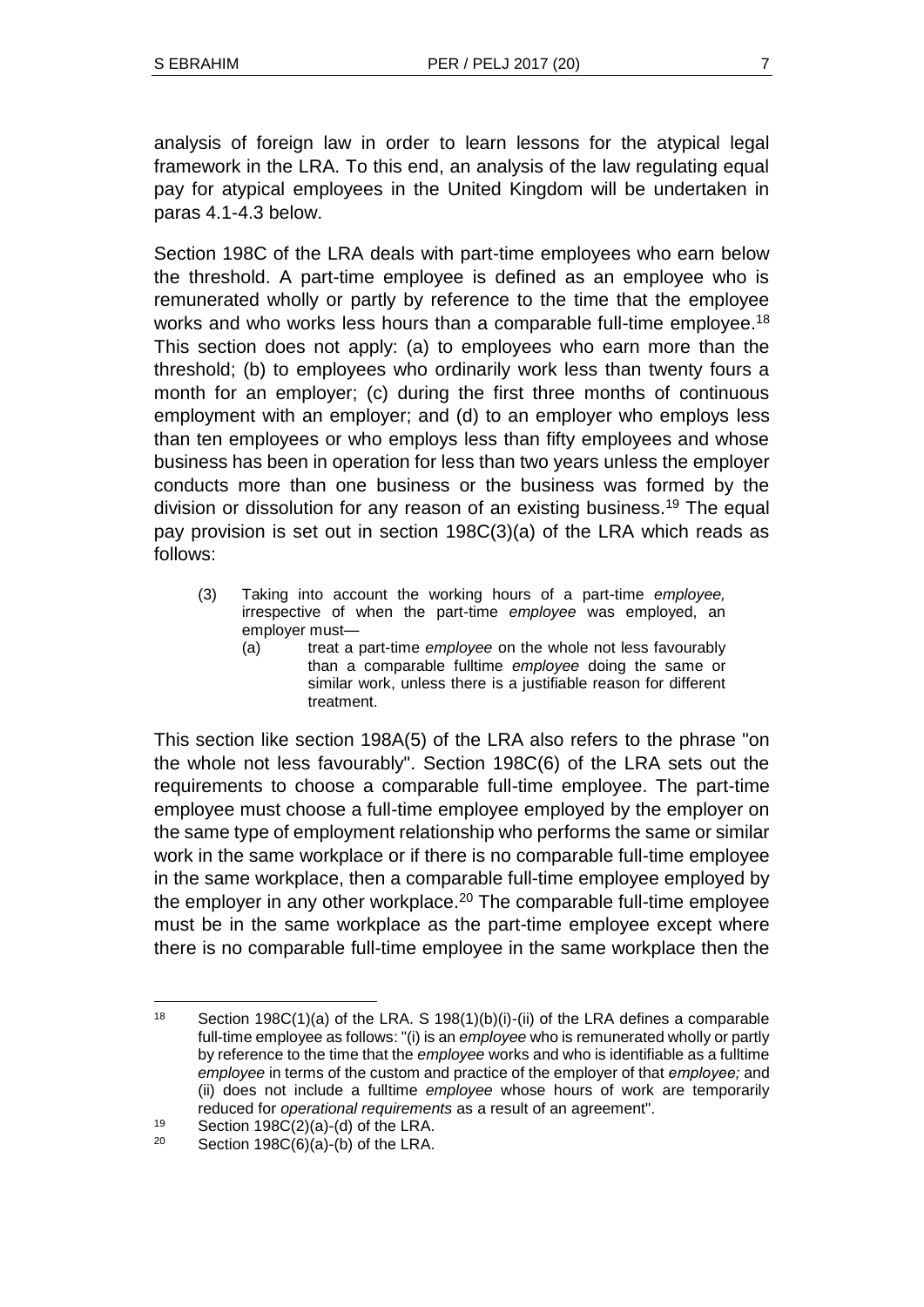employee may identify a comparable full-time employee who is employed by the employer in any other workplace.

Sections 198A, 198B and 198C of the LRA state that an employee must be treated "on the whole not less favourably" and "not less favourably" unless there is a justifiable reason for the different treatment. To this end, section 198D(2) of the LRA provides that a justifiable reason would include that the different treatment is as a result of the application of a system that takes into account the following: (a) seniority, experience, length of service; (b) merit; (c) the quality or quantity of work performed; or (d) any other criteria of a similar nature; and such reason is not prohibited by section 6(1) of the EEA.<sup>21</sup> Sections 198A(5), 198B(8)(a) and 198C(3)(a) of the LRA dealing with equal pay for temporary service employees, fixed-term contract employees and part-time employees do not require the respective employees to prove unfair discrimination in order to succeed with an equal pay claim in terms of either section. The sections further do not require an employee to prove a *prima facie* case of discrimination before the burden will shift to the employer to prove that the discrimination is not unfair as there is a justifiable reason for the differentiation. Section 198D(2) provides examples of what would amount to a justifiable reason and requires that such reason should not be prohibited by section 6(1) of the EEA. The interpretation one gains from this section is that the employer will have to prove that the ground is not prohibited by section 6(1) of the EEA as it is the one who would have to advance a justifiable reason for the differential treatment in order to successfully defend an equal pay claim in terms of sections 198A(5), 198B(8)(a) and 198C(3)(a) of the LRA, respectively. This would mean that an employee's burden of proof will be limited to the following:

- a) In terms of section 198A(5) of the LRA an employee will have to prove the following: (a) that he/she is not excluded from the protection of the section; (b) that he/she is deemed to be an employee of the client in terms of subsection 3(b); and (c) that he/she performs the same or similar work as an employee of the client but is treated on the whole less favourably.
- b) In terms of section 198B(8)(a) of the LRA an employee will have to prove the following: (a) that he/she is not excluded from the protection of the section; (b) that he/she is employed on a fixed-term contract for longer than three months; and (c) that he/she performs the same or similar work as a permanent employee of the employer but is treated less favourably.

l  $21$  Section 198D(2)(a)-(d) of the LRA.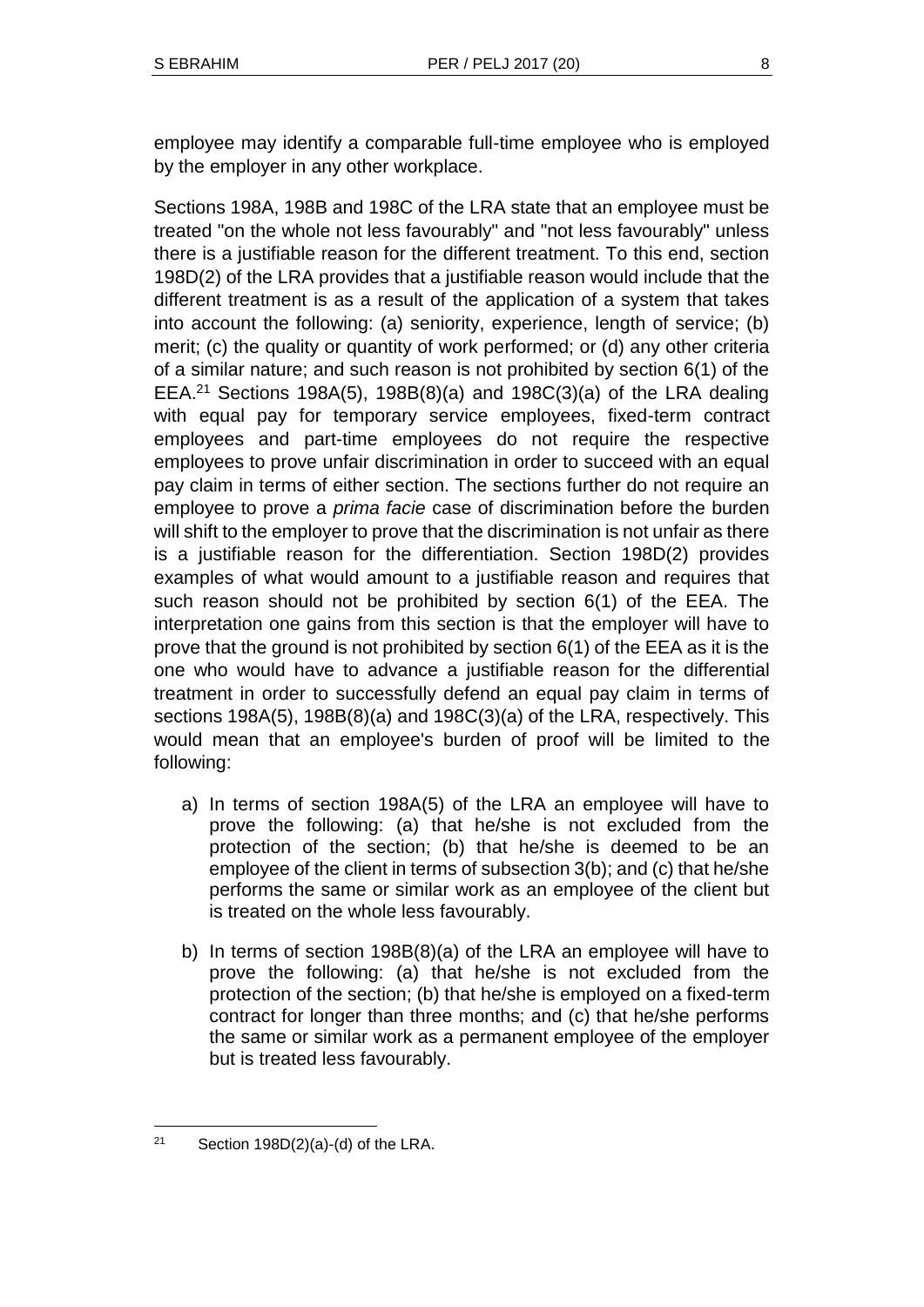c) In terms of section 198C(3)(a) of the LRA read with section 198C(6) of the LRA an employee will have to prove the following: (a) that he/she is not excluded from the protection of the section; (b) that he/she is employed as a part-time employee; and (c) that he/she performs the same or similar work as a comparable full-time employee of the employer but is treated on the whole less favourably.

Once the employee has discharged the onus as set out above, then the onus will shift to the employer to prove that there is a justifiable reason for the different treatment and that the reason is not prohibited by section 6(1) of the EEA. This is a marked difference as opposed to how an equal pay claim would be dealt with in terms of the EEA. In terms of the EEA a claimant would have to prove unfair discrimination on a listed ground or unlisted ground (arbitrary ground). Section 198D(2) of the LRA does not require the employee to prove that she was unfairly discriminated against by the employer as it merely states that the justifiable reason advanced must not be prohibited by section 6(1) of the EEA which states the following:

No person may unfairly discriminate, directly or indirectly, against an employee, in any employment policy or practice, on one or more grounds, including race, gender, sex, pregnancy, marital status, family responsibility, ethnic or social origin, colour, sexual orientation, age, disability, religion, HIV status, conscience, belief, political opinion, culture, language, birth or on any other arbitrary ground.

This would mean that the employer will have to prove that the justifiable reason is not prohibited in terms of section 6(1) of the EEA as it is the party that will advance reasons for the different treatment. This is confusing as it is a departure from the EEA with regard to proving an unfair discrimination claim. Sections 198A-198C of the LRA thus contains a novel equal pay legal framework which does not require an employee to prove that she is paid less as a result of the employer discriminating against her unfairly. It is the employer who bears the onus to prove that the differential treatment is based on a justifiable reason and such reason is not unfairly discriminatory.

Section 198D(1) of the LRA states that any dispute arising from the interpretation or application of sections 198A, 198B and 198C may be referred to the CCMA or bargaining council for conciliation and if not resolved, to arbitration. A party to a dispute, except a dismissal dispute in terms of section 198A(4) of the LRA, may refer the dispute in writing to the CCMA or bargaining council within six months of the act or omission. The party referring the dispute must satisfy the CCMA that a copy of the referral has been served on every party to the dispute. If the dispute remains unresolved after conciliation then a party to the dispute may refer it to the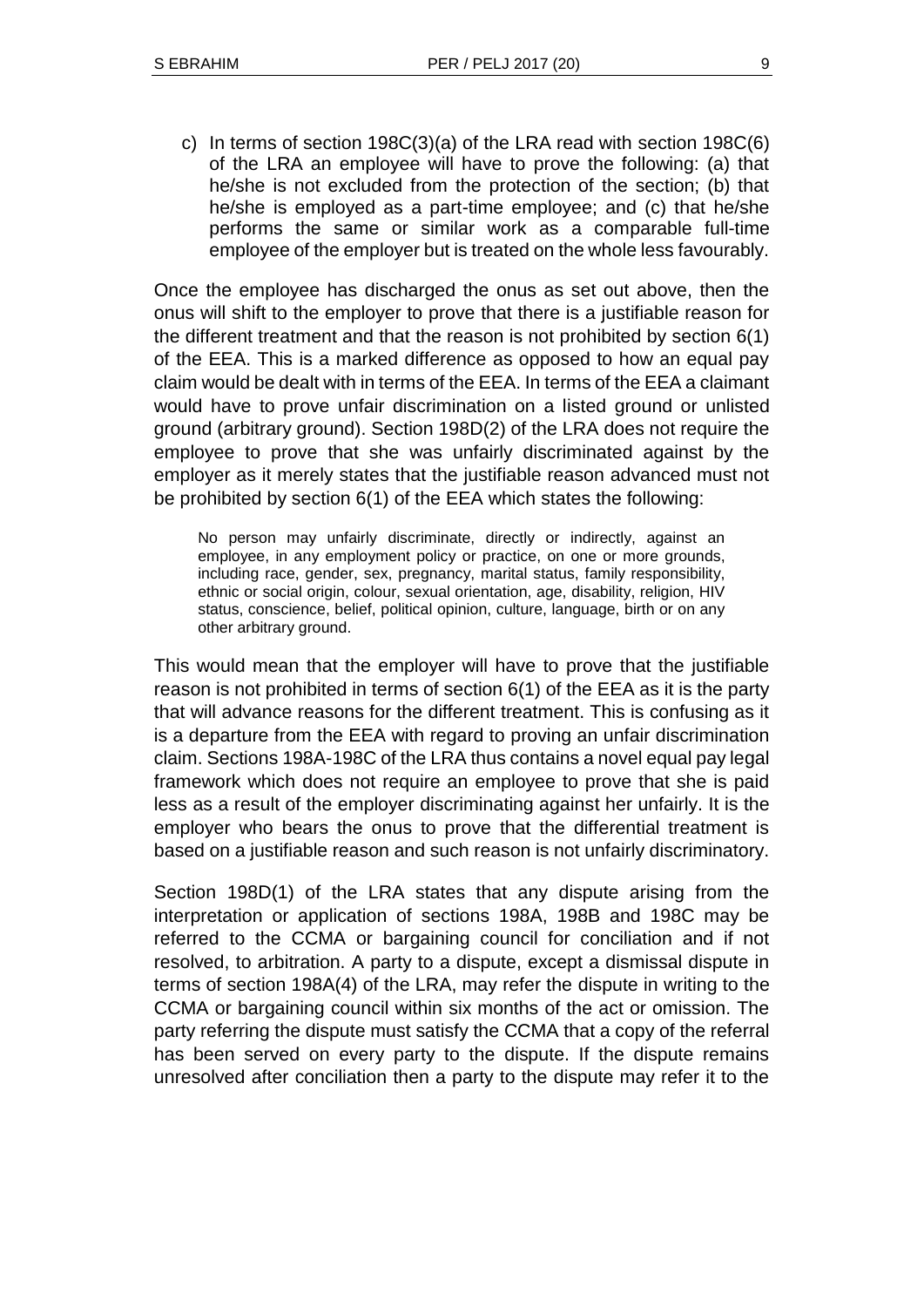CCMA within 90 days. The CCMA may condone non-compliance with the time-limits on good cause shown.<sup>22</sup>

# **3 The need for international and comparative labour law when interpreting the LRA**

Section 3 of the LRA which sets out the approach which should be adopted when interpreting the LRA states that the Act must be interpreted to give effect to its primary objects; and must comply with both the *Constitution*<sup>23</sup> and the public international law obligations of the Republic.<sup>24</sup> The LRA gives effect to section 23(1) of the *Constitution* which provides for the right to fair labour practices.<sup>25</sup> This means that the provisions of the LRA must be interpreted to give effect to section 23(1) of the *Constitution*. In *NEHAWU v University of Cape Town*<sup>26</sup> the CC held that the concept of fair labour practice as enshrined in section 23(1) of the *Constitution* is incapable of precise definition and it is not desirable to define this concept. The CC further held that the Labour Courts' are responsible for the interpretation and application of the LRA and should seek guidance from domestic and international experience in this regard. The CC went on to state that international experience is reflected in both the Conventions and Recommendations of the International Labour Organisation as well as related foreign instruments.<sup>27</sup> Section 233 of the *Constitution* provides that the courts' must prefer any reasonable interpretation of any legislation that is consistent with international law over any alternative interpretation that is inconsistent with same.

It is clear from the above that international law is important when interpreting the provisions of the LRA and it is submitted that the use of international law is indispensable when the provisions to be interpreted are novel and have not been dealt with before as is the case with the new equal pay provisions in sections 198A-198D of the LRA.

The main sources of international labour law are to be found in the Conventions and Recommendations of the ILO. Regional Instruments such as Instruments of the European Union also constitute a source of

<sup>&</sup>lt;sup>22</sup> Section 198D(3)-(6) of the LRA.<br><sup>23</sup> Constitution of the Bonublic of S

<sup>23</sup> *Constitution of the Republic of South Africa*, 1996 (the *Constitution*).

<sup>24</sup> Section 3(a)-(b) of the LRA. In *Aviation Union of South Africa v South African Airways (Pty) Ltd* 2012 1 SA 321 (CC) the CC confirmed that this is the correct approach to interpreting the LRA (para 34).

<sup>25</sup> *Aviation Union of South Africa v South African Airways (Pty) Ltd* 2012 1 SA 321 (CC) para 34.

<sup>26</sup> *NEHAWU v University of Cape Town* 2003 24 ILJ 95 (CC).

<sup>27</sup> *NEHAWU v University of Cape Town* 2003 24 ILJ 95 (CC) paras 33-34.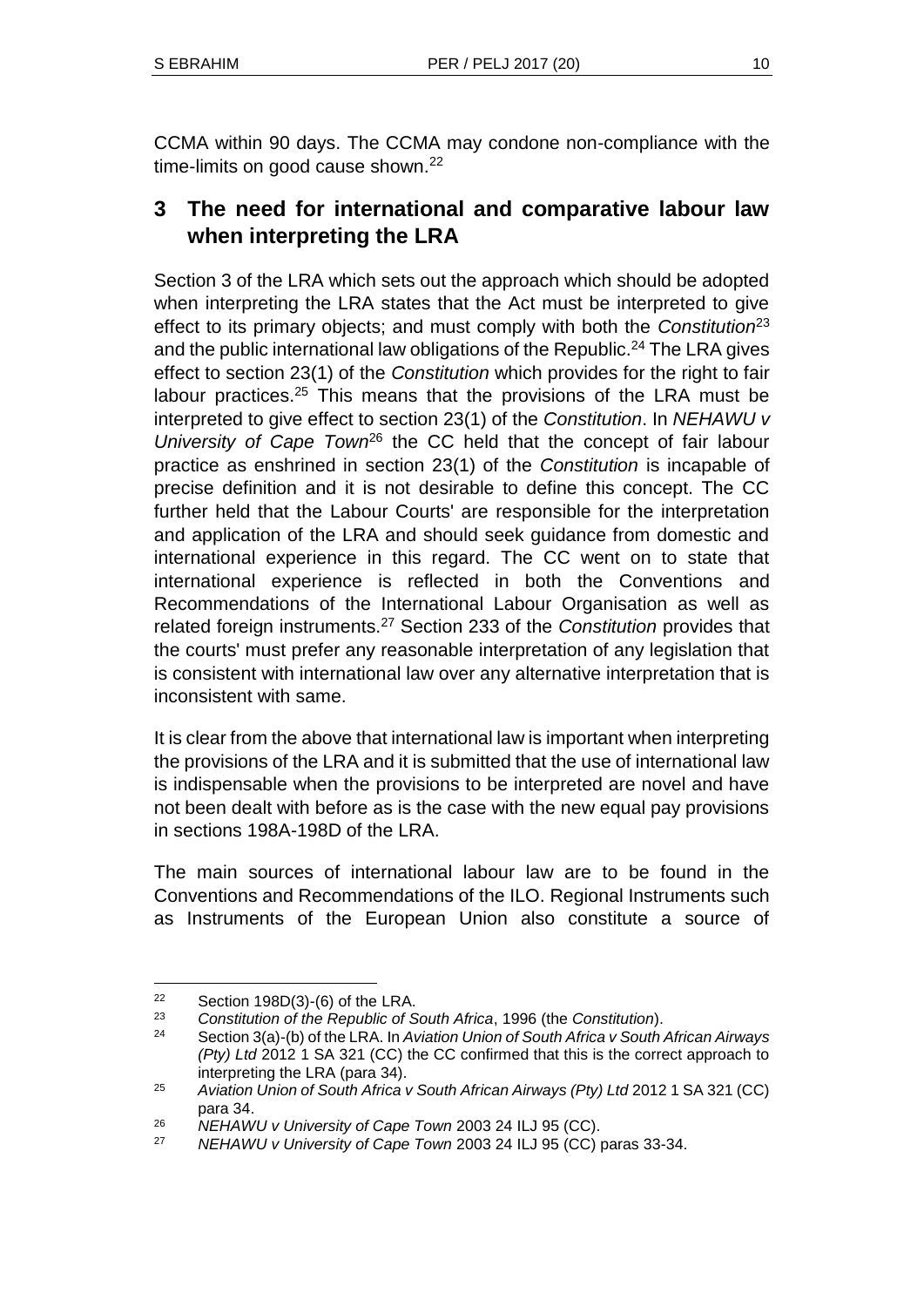international labour law.<sup>28</sup> It is for these reasons that the author has used the European Union Directives dealing with temporary service employees, fixed-term work, part-time work as well as the *ILO Part-time Work Convention* and *Recommendations* to assist with interpreting the equal pay provisions in sections 198A-198D of the LRA.

Blanpain asserts that comparative law is an excellent tool of education. He further states that by analysing foreign systems one often discovers that:

… a similar problem is resolved in another country in a completely different way, such that one cannot help but initiate the analysis and evaluation of one's own system again, but now from another angle, from an enriched point of view, from a new insight.<sup>29</sup>

The author has made extensive use of the United Kingdom's Regulations (including related materials) and case law dealing with temporary service employees, fixed-term employees as well as part-time employees to assist with interpreting the equal pay provisions in sections 198A-198D of the LRA as these Regulations were enacted to give effect to the European Union Directives concerning same. The United Kingdom's Regulations are thus an extension of the European Union Directives and is an example of what international labour law requires with regard to temporary service employees, fixed-term employees and part-time employees. It is submitted that the use of the United Kingdom's Regulations (including related materials) and the case law not only constitutes comparative labour law but also falls under the ambit of international labour law, *albeit* indirectly, through the prism of the European Union Directives.

# **4 Equal pay for atypical employees in the United Kingdom**

### *4.1 Temporary service employees*

Temporary service employees in the United Kingdom receive statutory protection for equal pay in terms of the *Agency Workers Regulations*, 2010 (the *Agency Regulations*).<sup>30</sup> Regulation 5(1)(a) of the *Agency Regulations* provides that an agency worker shall be entitled to the same basic employment conditions as he would have been entitled to for doing the same work had he been recruited by the client without the intervention of a temporary work agency. Regulation 5(3) states that regulation 5(1)(a) shall be complied with if the agency worker is working under the same *relevant terms and conditions* as an employee who is a comparable employee. In order for an employee to qualify as a comparable employee both the agency

l <sup>28</sup> Valticos and Potobsky *International Labour Law* 49, 71-74.

<sup>29</sup> Blanpain "Comparativism in Labour Law" 4.

<sup>30</sup> *Agency Workers Regulations Statutory Instrument* No 93 of 2010 (the *Agency Regulations*).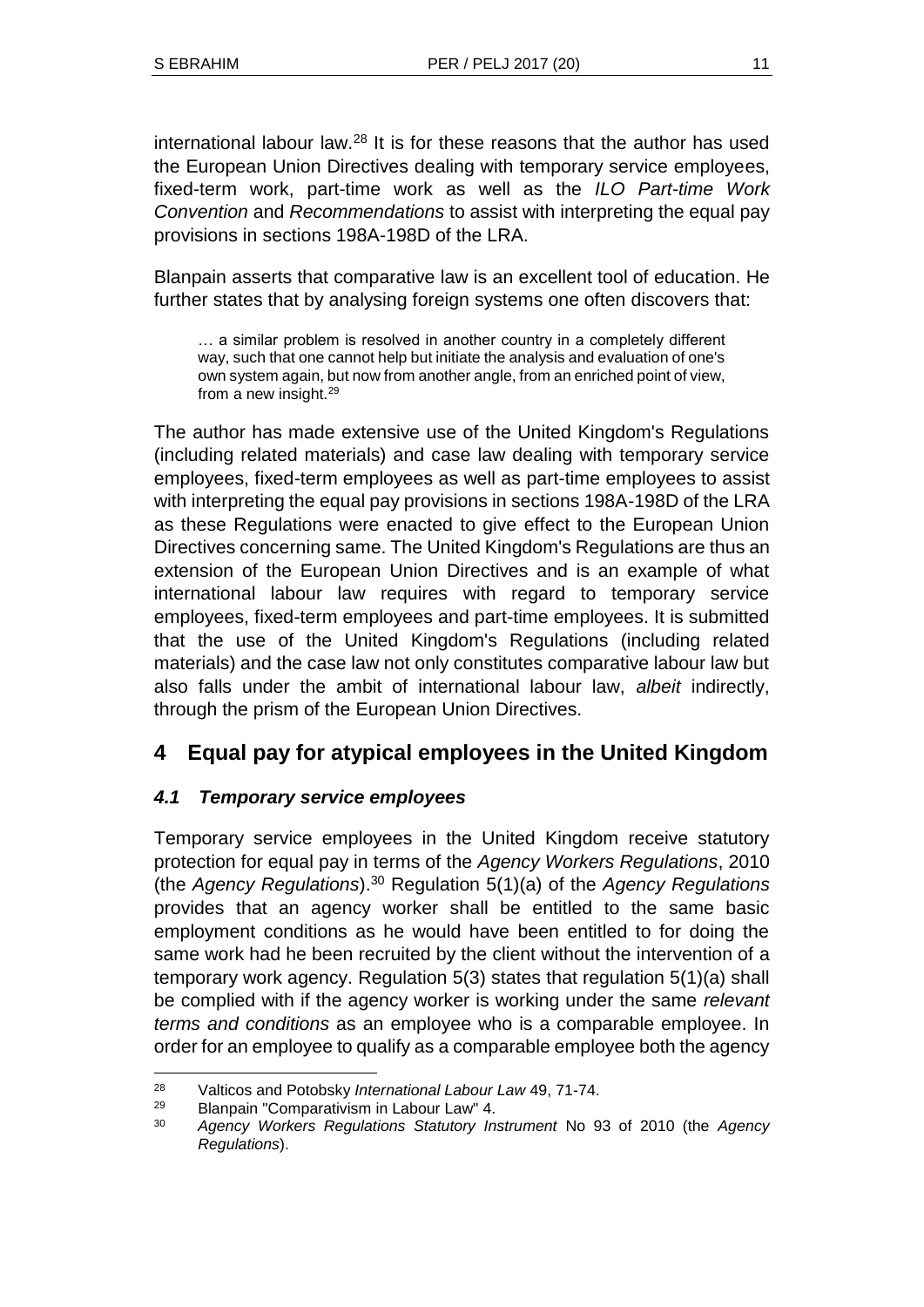worker and the employee must work under the supervision and direction of the client and both must be engaged in work that is the same or broadly similar having regard to where relevant, whether they have a similar level of qualification and skills. Relevant terms and conditions of employment are terms that are ordinarily included in the contracts of employees of the client.<sup>31</sup> Regulation  $6(1)$  sets out the following list of terms and conditions that will fall within the meaning of "relevant terms and conditions": (a) pay; (b) duration of working time; (c) night work; (d) rest periods; (e) rest breaks; and (f) annual leave.<sup>32</sup> Pay is further defined as any sum payable to an employee of the client in connection with the employee's employment and this includes any fee, bonus, commission, holiday pay or other emolument referable to the employment, whether payable under contract or otherwise.<sup>33</sup>

The following, *inter alia*, are specifically excluded from the definition of pay: (a) occupational sick pay; (b) pension payments or compensation for loss of office; (c) maternity, paternity or adoption leave payments; (d) worker's redundancy payments; (e) any payment made pursuant to a financial participation scheme; (f) bonus payments for an employee's loyalty or longterm service; (g) payment for time off for carrying out trade union activities.  $34$ Regulation 12 provides that an agency worker has the right during an assignment to be treated no less favourably than a comparable employee with regard to collective facilities and amenities provided by the employer unless the less favourable treatment is justified on objective grounds. This includes canteen facilities, child care facilities and transport services.<sup>35</sup>

Regulation  $14(1)^{36}$  provides that both the temporary work agency and the client will be liable for any breach of regulation 5 to the extent that they are responsible for the breach. An agency worker who considers that the client or the temporary work agency may have treated her in a manner that infringed a right contained in regulation 5 may lodge a written request to the temporary work agency requesting a statement in writing containing relevant information concerning the treatment in question. A temporary work agency which receives such a request must within 28 days of receipt thereof provide the agency worker with a written statement setting out the following: (a) relevant information relating to the basic employment conditions of the employees of the client; and (b) the factors that the temporary work agency took into account when determining the basic employment conditions which

<sup>31</sup> Regulations 5(3)(b) and 5(4)(a)(i)-(ii) of the *Agency Regulations*.

<sup>32</sup> Regulation 6(1)(a)-(f) of the *Agency Regulations*.

<sup>33</sup> Regulation 6(2) of the *Agency Regulations*.

<sup>34</sup> Regulation 6(3)(a)-(g) of the *Agency Regulations*.

<sup>35</sup> Regulation 12(1)-(3)(a)-(c) of the *Agency Regulations*.

<sup>36</sup> Regulation 14(1) of the *Agency Regulations.*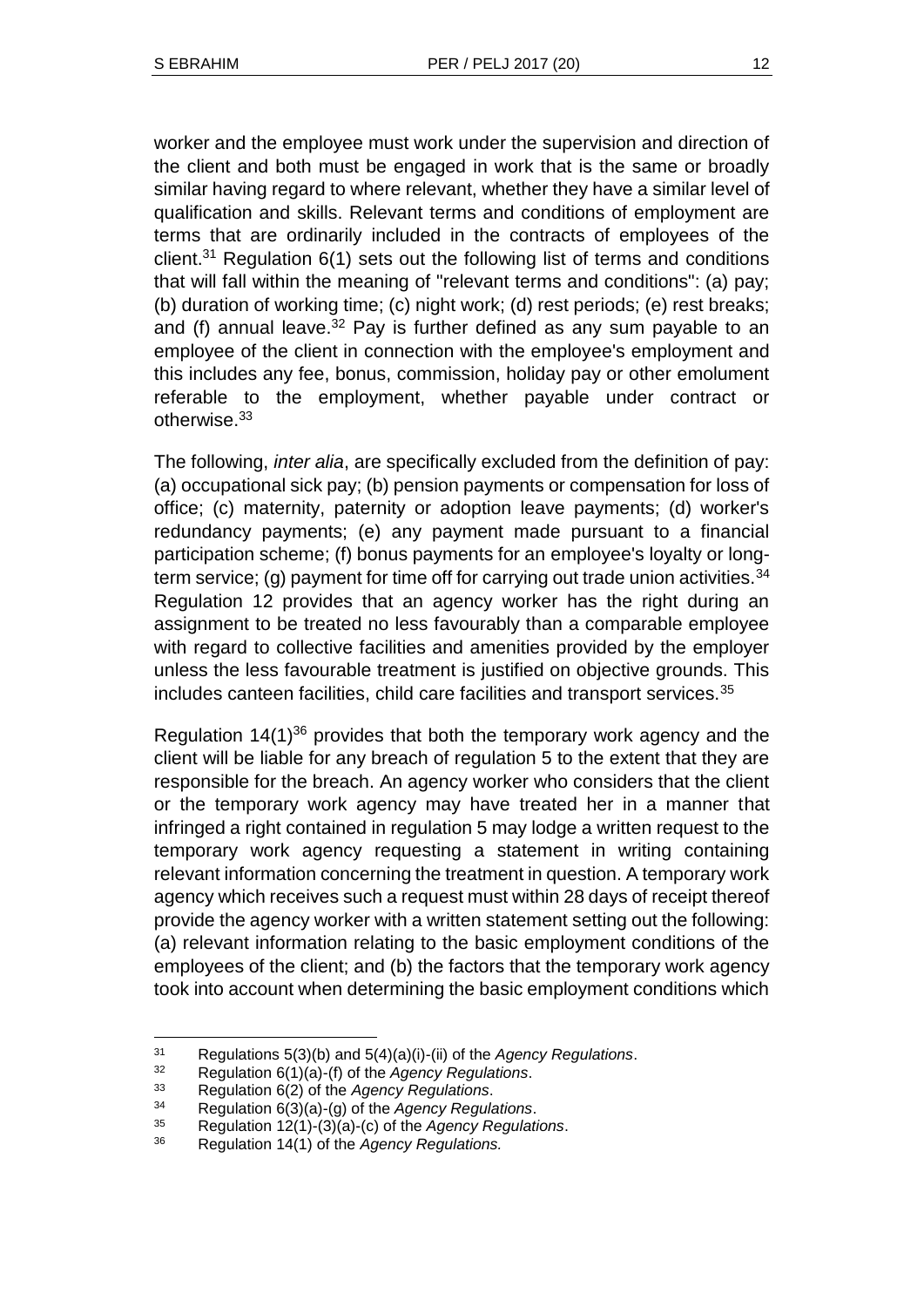applied to the agency worker at the time when the agency worker alleges that the breach of regulation 5 took place.<sup>37</sup>

The Agency Regulations gives effect to the *European Council Directive on Temporary Agency Work* (the *EU Agency Directive*).<sup>38</sup> The purpose of the *EU Agency Directive* is to ensure that temporary agency workers are afforded protection and to improve the quality of their work by ensuring that the principle of equal treatment in article 5 is applied to them.<sup>39</sup> Article  $5^{40}$ provides that the basic employment conditions applying to an agency worker must be at least the same as the basic employment conditions that she would have received had she been recruited by the client to occupy the same post without the intervention of a temporary work agency. Agency workers must also be given access to the collective facilities which includes the canteen, child-care facilities and transport services under the same conditions as these are provided to the employees of the client unless the difference in treatment is justified by objective reasons.<sup>41</sup>

The *BIS Guidance on the Agency Workers Regulations* (the *Agency*  Workers Guide)<sup>42</sup> states that the meaning of equal treatment is normally a matter of common sense and the requirement is simply to treat the employee as if he had been employed directly to the same job without the intervention of a temporary work agency. It states that equal treatment is not required with regard to all the terms and conditions of employment as all that is required is that it covers the basic employment conditions. The basic employment conditions are those that are ordinarily included in the relevant contracts and set out in standard contracts, a pay scale/structure, a collective agreement and a company handbook.<sup>43</sup> The *Agency Workers Guide* sets out the following example with regard to the pay scale/structure which should be applicable to an agency worker:

A hirer has various pay scales to cover its permanent workforce, including its production line. An agency worker is recruited on the production line and has several years' relevant experience. However the agency worker is paid at the bottom of the pay scale. Is this equal treatment? Yes if the hirer would have started that worker at the bottom of the pay scale if recruiting him or her directly. But if the worker's experience would mean starting further up the pay

l <sup>37</sup> Regulation 16(1)-(2)(a)-(b) of the *Agency Regulations*.

<sup>38</sup> *European Council Directive on Temporary Agency Work Directive* 2008/104/EC (2008) (the *EU Agency Directive*).

<sup>39</sup> Article 2 of the *EU Agency Directive*.

<sup>40</sup> Article 5 of the *EU Agency Directive*.

<sup>41</sup> Article 6(4) of the *EU Agency Directive*.

<sup>42</sup> BIS 2011 https://www.gov.uk/government/uploads/system/uploads/attachment \_data/file/32121/11-949-agency-workers-regulations-guidance.pdf (the *Agency Workers Guide*). The aim of this guide is to assist hirers of agency workers as well as the recruitment sector to understand the *Agency Regulations*.

<sup>43</sup> *Agency Workers Guide* 25.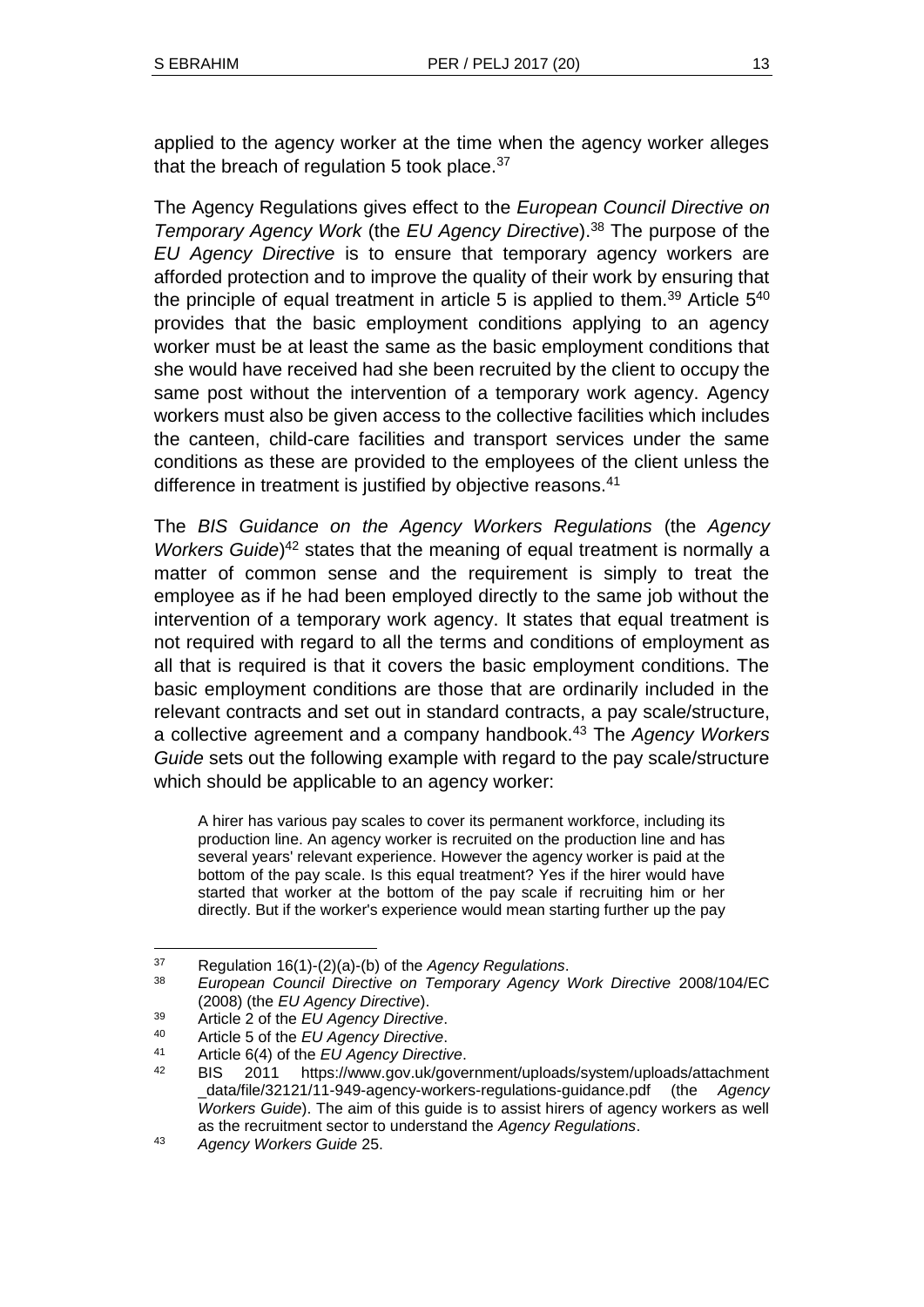scale if recruited directly, then that is the entitlement. Starter grades which apply primarily, or exclusively, to agency workers may not be compliant if not applied generally to direct recruits.<sup>44</sup>

It further gives an example of where there are ten permanent employees and three agency workers doing the same work but the permanent employees are paid between £8-£10 per hour with recent permanent employees being paid £8 and longer serving employees earning £10. The agency workers, however, are employed on a rate of £6 per hour. The *Agency Workers Guide* poses the question whether this differentiation is allowed. It states that this differentiation is not allowed because there is a clear rate of at least £8 for the job and the agency workers would be entitled to this.<sup>45</sup>

### *4.2 Fixed-term employees*

In the United Kingdom the *Fixed-term Employees (Prevention of Less Favourable Treatment) Regulations*, 2002<sup>46</sup> (the *Fixed-term Regulations*) protects fixed-term employees with regard to equal pay by providing statutory protection. In terms of regulation 3(1)(a) of the *Fixed-term Regulations* a fixed-term employee has the right *not to be treated less favourably* than a comparable permanent employee of the employer with regards to the terms of her contract. It is axiomatic that pay will readily fall within the terms of a contract of employment as it is the most important term thereof. This right contained in regulation 3(1)(a) only applies if the treatment is on the ground that the employee is a fixed-term employee and it is not justified on objective grounds. $47$  Regulation 3(4) $48$  states that when determining whether a fixed-term employee has been treated *less favourably* than a comparable permanent employee, the *pro rata* principle must be applied unless it is not appropriate. The *pro rata* principle provides the following:

… where a comparable permanent employee receives or is entitled to pay or any other benefit, a fixed-term employee is to receive or be entitled to such proportion of that pay or other benefit as is reasonable in the circumstances having regard to the length of the contract of employment and to the terms on which the pay or benefit is offered.<sup>49</sup>

Regulation 4(1) provides that where an employer treats a fixed-term employee less favourably than a comparable permanent employee with

<sup>44</sup> *Agency Workers Guide* 27.

<sup>45</sup> *Agency Workers Guide* 27.

<sup>46</sup> *Fixed-term Employees (Prevention of Less Favourable Treatment) Regulations* Statutory Instrument No 2034 of 2002 (the *Fixed-term Regulations*).

<sup>47</sup> Regulation 3(3)(a)-(b) of the *Fixed-term Regulations*.

<sup>48</sup> Regulation 3(4) of the *Fixed-term Regulations*.

<sup>49</sup> See the definition of the *pro rata* principle in reg 1 of the *Fixed-term Regulations*.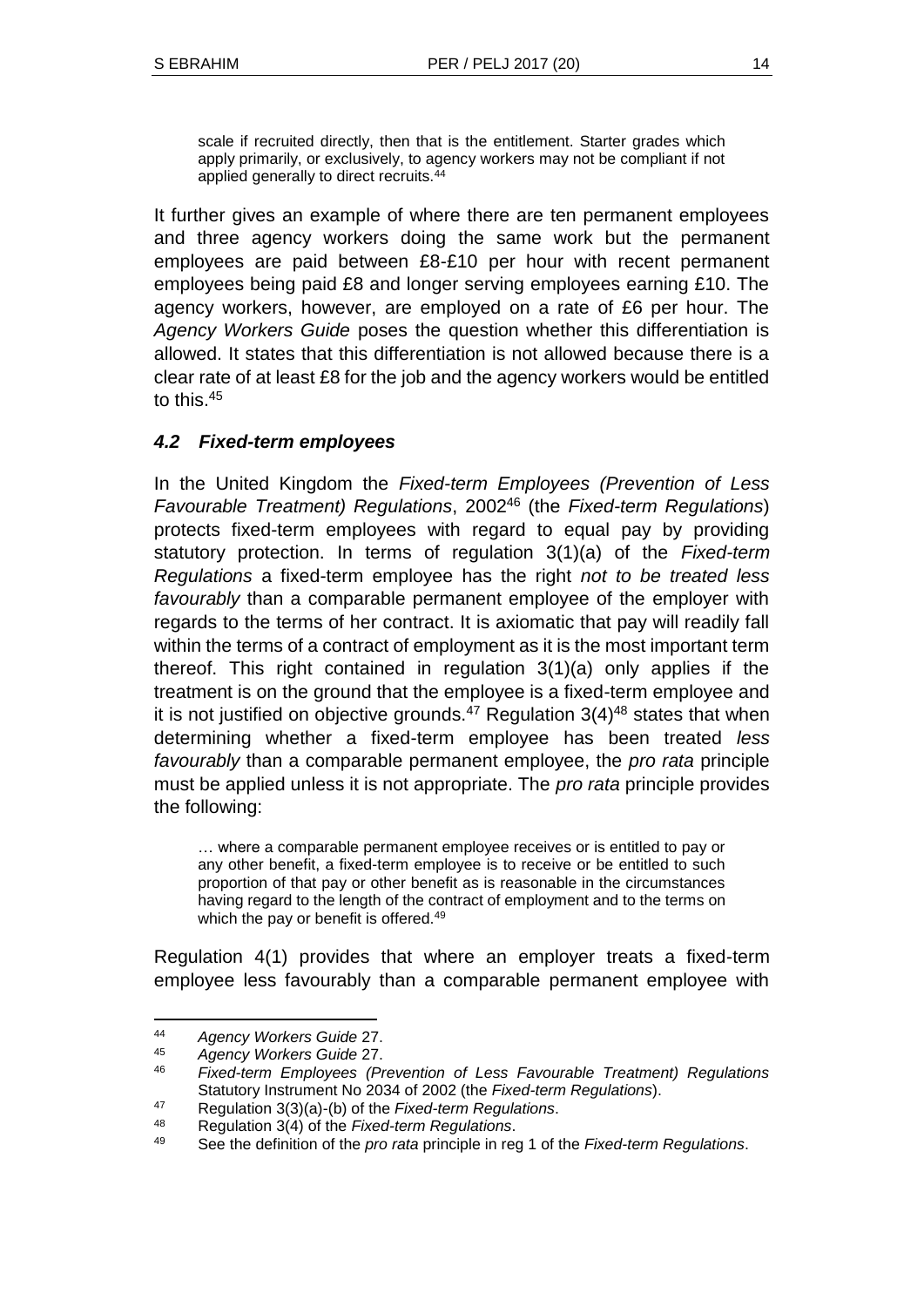regards to any terms of her contract, the treatment will be justified on objective grounds if the terms of the fixed-term employee's contract taken as a whole are at least as favourable as the terms of the comparable permanent employee's contract. Smith and Baker state that there is less likelihood of a straight *pro rata* solution as in the case of part-time employees as there are known mismatches between employees employed on short fixed-term contracts and long-term benefits intended for permanent employees. They state that regulation 4(1) which provides for the fixed-term employee's contract to be taken as a whole as compared to the terms of the comparator's allows the employer to rely on a package approach rather than a term-by-term approach and this will be useful where the employer pays the fixed-term employee more to reflect the fact that the employee does not qualify for longer term benefits. They remark that this package approach is unusual and is not permitted in the *Part-time Workers Regulations* and is also not allowed in equal pay law where the claimant can demand equality on a term-by-term basis.<sup>50</sup>

A fixed-term employee who considers that the employer treated her in a manner which infringes regulation 3 may in writing request her employer to provide her with a written statement setting out the reasons for the treatment.<sup>51</sup> This written statement is admissible as evidence in any proceedings under the *Fixed-term Regulations*. An employer who deliberately omits to provide a written statement or provides a statement that is evasive or equivocal runs the risk of the tribunal drawing any inference which it considers just and equitable, including an inference that the employer infringed the right in question.<sup>52</sup>

The *Fixed-term Regulations* are the result of the *European Union Council Directive Concerning the Framework Agreement on Fixed-term Work* (the *EU Fixed-term Work Directive*).<sup>53</sup> Clause 4(1) of the *EU Fixed-term Work Directive* states that with regard to employment conditions, fixed-term workers should not be treated less favourably than a comparable permanent worker solely because they have a fixed-term contract unless different treatment is justified on objective grounds. Clause 4(2) goes on to state that the *pro rata* principle will apply.<sup>54</sup>

<sup>50</sup> Smith, Wood and Baker *Smith and Wood's Employment Law* 58 and fn 109.

<sup>51</sup> Regulation 5(1) of the *Fixed-term Regulations*.

<sup>52</sup> Regulation 5(3)(a)-(b) of the *Fixed-term Regulations*.

<sup>53</sup> *European Union Council Directive Concerning the Framework Agreement on Fixedterm Work Council Directive* 1999/70/EC (1999) (the *EU Fixed-term Work Directive*); Holland, Burnett and Millington *Employment Law* 147; *Department of Work and Pensions v Webley* [2005] IRLR 288 para 13; *Allen v National Group Europe Ltd* [2004] IRLR 847 p*ara 7.* 

*<sup>54</sup> Clause 4(2) of the EU Fixed-term Work Directive*.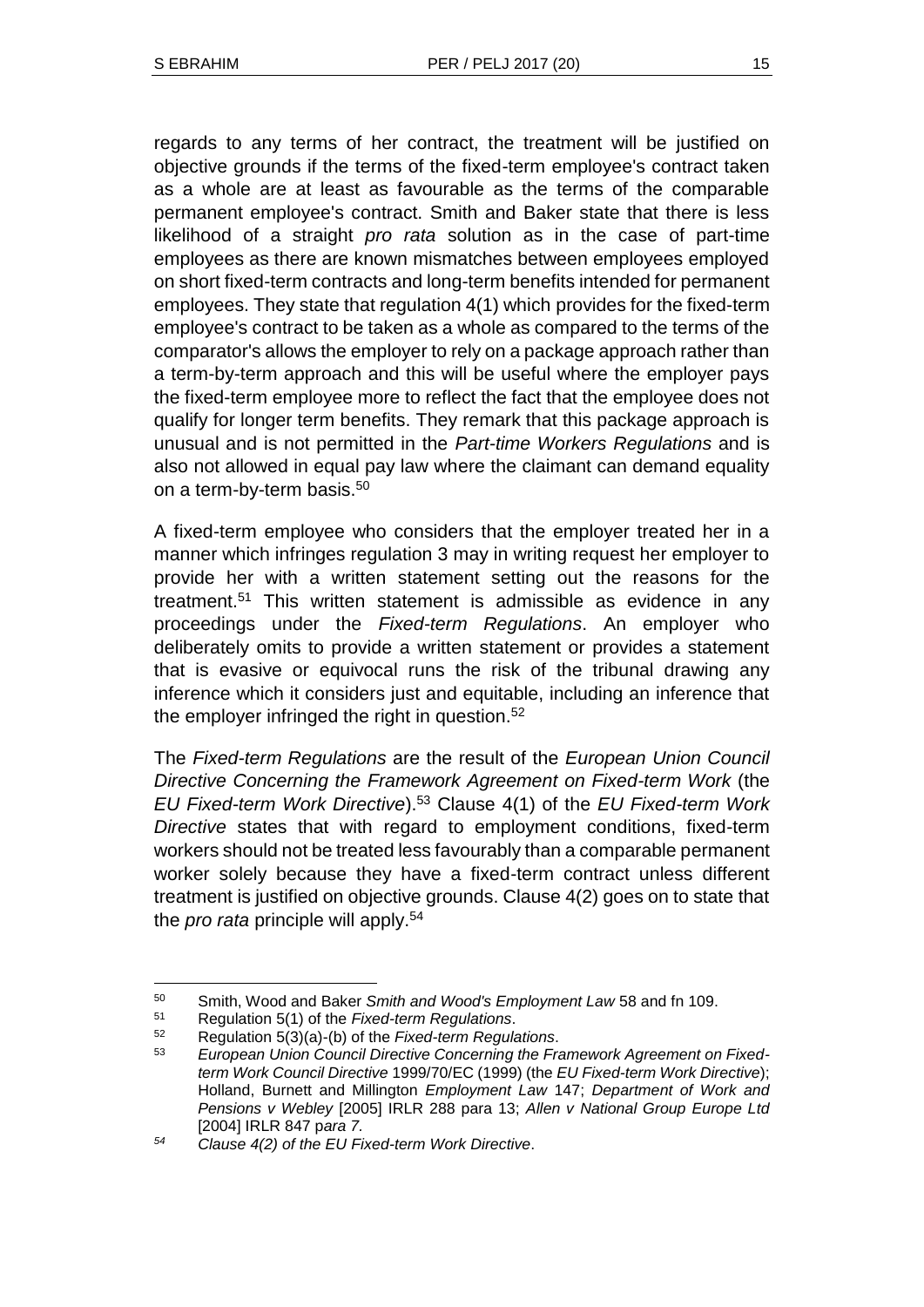The *Fixed-term Work Guidance Note* (the *Fixed-term Guide*) <sup>55</sup> states that less favourable treatment occurs where a fixed-term employee does not get a benefit whether it is contractual or non-contractual that a comparable permanent employee receives or is offered a benefit on less favourable terms. It can also occur if the employer fails to do something for a fixed-term employee that he does for a permanent employee. The *Fixed-term Guide* also states that a fixed-term employee can also be less favourably treated than a comparator even if their contracts are the same but the permanent employee is given benefits which are not given to the fixed-term employee. This non-contractual benefit can be a bonus. Employers may take two approaches to ensuring equal treatment for fixed-term employees namely: the term-by-term approach or the package approach. $56$ 

The term-by-term approach means that every individual term of a fixed-term employee's employment package should be exactly the same or on a *pro rata* basis as that of the comparable permanent employee unless a difference in the term is objectively justified. For example, if a permanent employee is paid £350 per week and has 25 days' annual leave per year, the same conditions should apply to a fixed-term employee unless objectively justified. The package approach is where the employer balances a less favourable condition against a more favourable one on condition that he ensures that a fixed-term employee's overall employment package is not less favourable than the employment package of the permanent employee. The employer will not be prevented from paying higher up-front rewards in return for reduced benefits elsewhere if the fixed-term employee's overall package is not less favourable. The benefits should be valued on the basis of their objective worth. The employer is allowed to justify not providing the fixed-term employee with a particular benefit if he chooses a package approach.<sup>57</sup> The *Fixed-term Guide* sets out the following example with regard to the package approach:

Example of using the package approach: A fixed-term employee is paid £20,800 per year (£400 per week) which is the same as a comparable permanent employee but gets three days' fewer paid holiday per year than comparable permanent employees. To ensure that the fixed-term employee's overall employment package is not less favourable, their annual salary is

l <sup>55</sup> This guidance note sets out the requirements of the *Fixed-term Regulations* and its purpose is to explain the requirements of the Regulations to employers, union representatives and employees. National Archives 2007 http://webarchive.nationalarchives.gov.uk/20070603164510/http://www.dti.gov.uk/e mployment/employment-legislation/employment-guidance/page18475.html.

<sup>56</sup> National Archives 2007 http://webarchive.nationalarchives.gov.uk/ 20070603164510/http://www.dti.gov.uk/employment/employmentlegislation/employment-guidance/page18475.html.

<sup>57</sup> National Archives 2007 http://webarchive.nationalarchives.gov.uk/ 20070603164510/http://www.dti.gov.uk/employment/employmentlegislation/employment-guidance/page18475.html.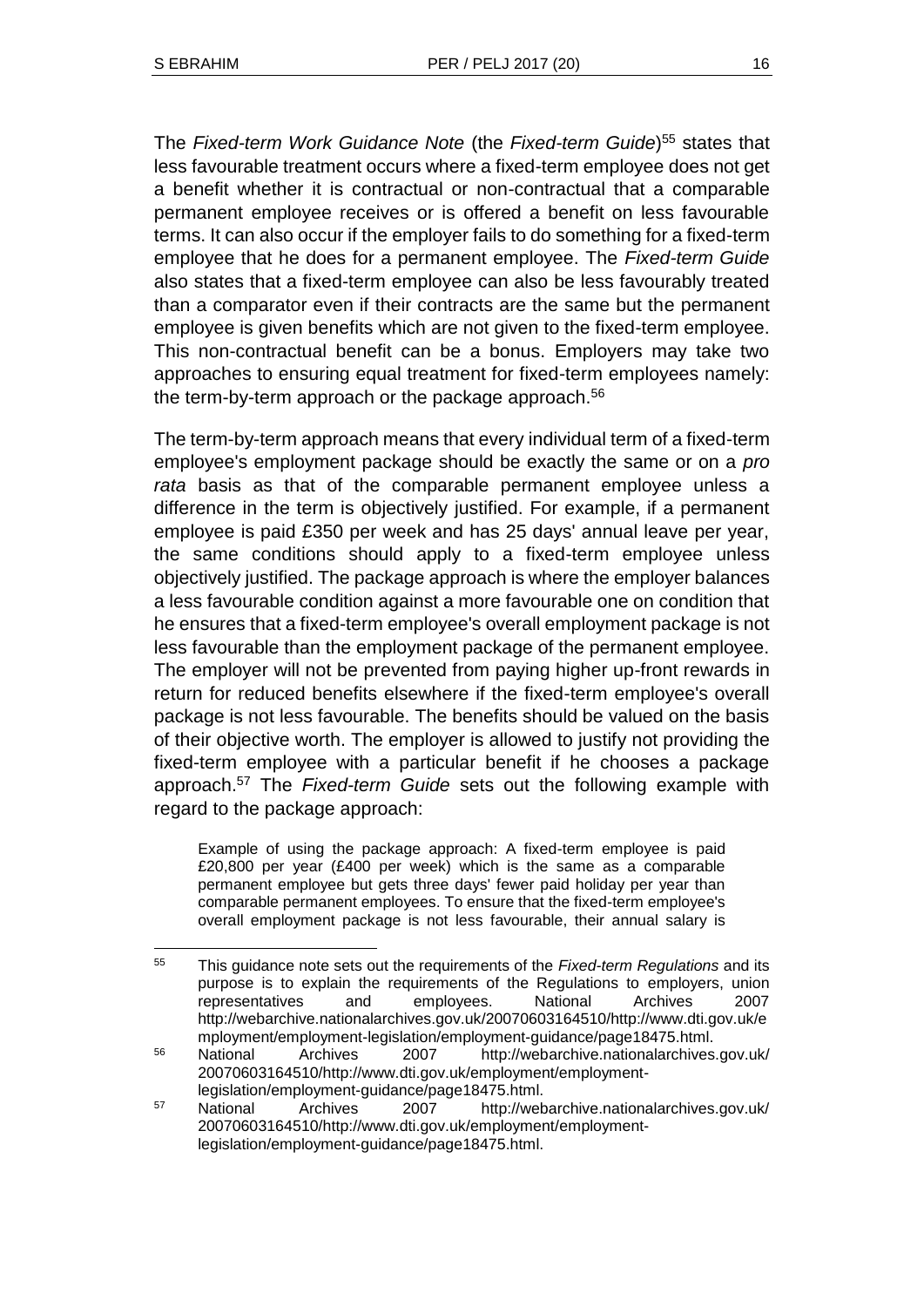increased to £20, 970. (£170 is added on, since this is the value of three days' holiday pay. A day's holiday pay is worked out as annual salary divided by 365.)<sup>58</sup>

It is clear that the test to determine whether a fixed-term employee has been treated less favourably according to the package approach is not a test which requires that a fixed-term employee must be treated exactly the same as a comparable permanent employee. The package approach looks at whether on the whole the fixed-term employee is treated less favourably. This takes into account the realities of the employment relationship and is a realistic approach to a complex analysis. The test which is used is the *pro rata* principle unless it is inappropriate. The *pro rata* principle provides that a fixed-term employee is entitled to receive such proportion of the pay and benefits provided to the comparable permanent employee as is reasonable in the circumstances having regard to the length of the fixed-term employee's contract and the terms on which the pay or benefit is offered. If the *pro rata* test has been satisfied then the fixed-term employee has not been treated less favourably than a comparable full-time employee. Even where a fixed-term employee is treated less favourably than a comparable permanent employee then this treatment can still be justified on objective grounds if the terms of the fixed-term employee's contract taken as a whole are at least as favourable as the terms of the comparable permanent employee's contract of employment. This test takes a realistic approach to achieving equal pay for fixed-term employees and undertakes the comparison of the terms and conditions of employment within a framework specifically designed for achieving equal pay for fixed-term employees which is by no means an easy task.

In *Department of Work and Pensions v Webley*<sup>59</sup> the England and Wales Court of Appeal held that the non-renewal of a fixed-term contract does not constitute less favourable treatment within the meaning of the *Fixed-term Regulations.<sup>60</sup>* In *Allen v National Group Europe Ltd*<sup>61</sup> the Employment Appeal Tribunal held that the existence of a provision in a fixed-term contract which allows it to be terminated earlier by notice does not deny the worker the protection of the *Fixed-Term Regulations*. 62

<sup>58</sup> National Archives 2007 http://webarchive.nationalarchives.gov.uk/ 20070603164510/http://www.dti.gov.uk/employment/employmentlegislation/employment-guidance/page18475.html.

<sup>59</sup> *Department of Work and Pensions v Webley* [2005] IRLR 288.

<sup>60</sup> *Department of Work and Pensions v Webley* [2005] IRLR 288 paras 43-45.

<sup>61</sup> *Allen v National Group Europe Ltd* [2004] IRLR 847.

<sup>62</sup> *Allen v National Group Europe Ltd* [2004] IRLR 847 para 32.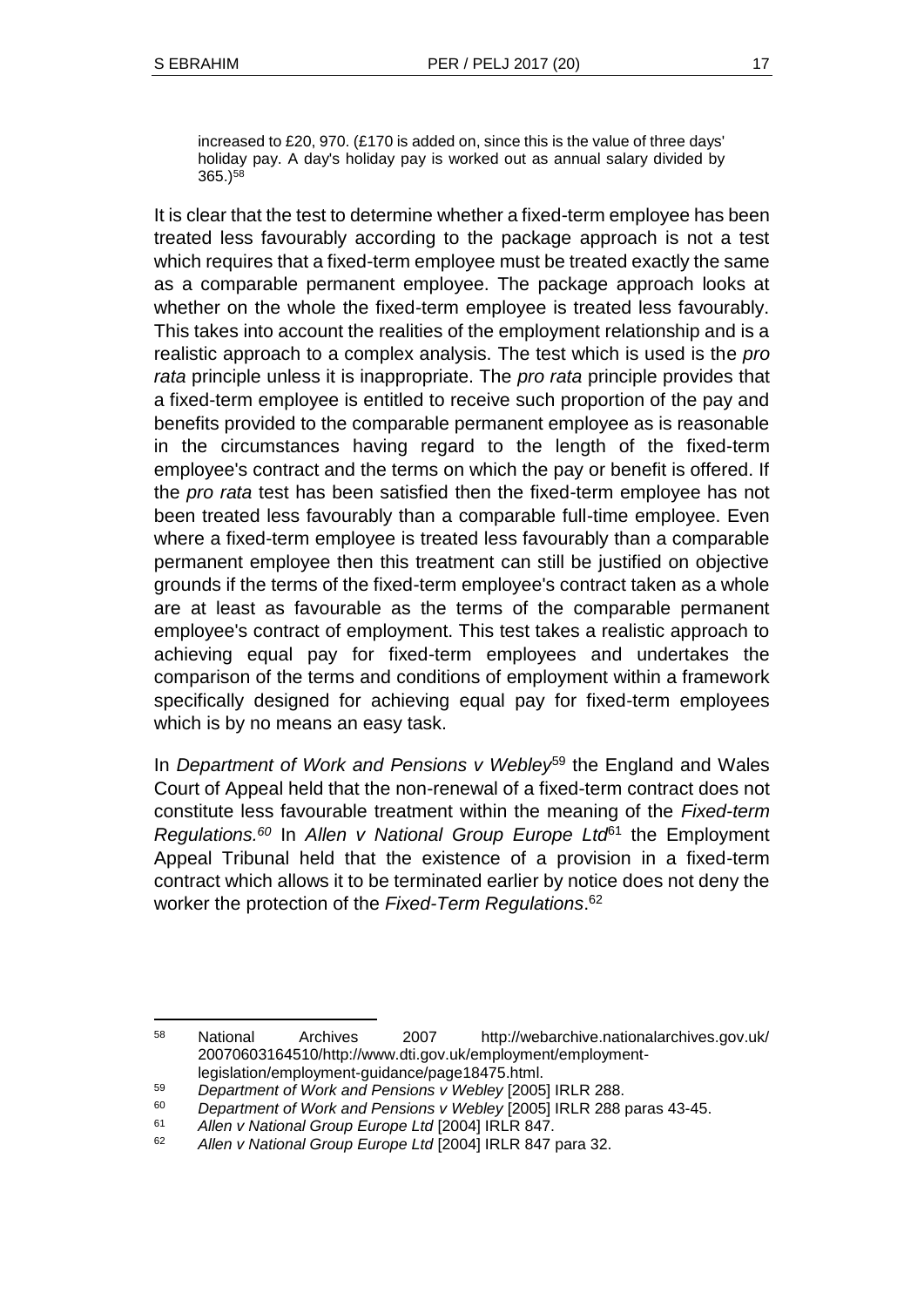### **4.3 Part-time employees**

The *ILO Part-time Work Convention* states that member states must take measures to ensure that part-time workers do not receive, because they work part-time, a basic wage which is lower than the basic wage of comparable full-time workers.<sup>63</sup> The *ILO Part-time Work Recommendation* provides that part-time workers should "… benefit on an equitable basis from financial compensation, additional to basic wages, which is received by comparable full-time workers".<sup>64</sup>

In the United Kingdom, part-time workers receive statutory protection for equal pay in terms of the *Part-time Workers (Prevention of Less Favourable Treament*) Regulations, 2000<sup>65</sup> (the *Part-time Regulations*). As the *Parttime Regulations* only applies to part-time workers it is important to know which workers qualify as part-time workers. Regulation  $2(2)^{66}$  defines a parttime worker as a worker who is paid wholly or in part by reference to the time she works and having regard to the custom and practice of the employer in relation to workers employed under the same type of contract. It further states that a part-time worker is a worker that is not identifiable as a full-time worker.<sup>67</sup> In terms of the *Part-time Regulations* a part-time worker has the right not be treated by her employer less favourably than her employer treats a comparable full-time worker regarding the terms of her contract.<sup>68</sup> This right only applies if the less favourable treatment is on the ground that the worker is a part-time worker and the treatment is not justified on objective grounds.<sup>69</sup> The *Guidance Notes to the Part-time Regulations* provides that less favourable treatment will only be justified on objective grounds if it can be shown that the less favourable treatment:

- (1) is to achieve a legitimate objective, for example, a genuine business objective;
- (2) is necessary to achieve that objective; and
- $(3)$  is an appropriate way to achieve the objective.<sup>70</sup>

 $\overline{a}$ 

<sup>63</sup> Article 5 of the *ILO Part-time Work Convention* No 175 (1994).

<sup>64</sup> Item 10 of the *ILO Part-time Work Recommendation* No 182 (1994).

<sup>65</sup> *Part-time Workers (Prevention of Less Favourable Treament) Regulations Statutory Instrument* No 1551 of 2000 (the *Part-time Regulations*). Duggan *Equal Pay* 242 states that the Part-time Regulations are not gender based and as such provides and easier route for the part-time worker than claims in equal pay where the principles are complex.

<sup>66</sup> Regulation 2(2) of the *Part-time Regulations*.

<sup>67</sup> Regulation 2(2) of the *Part-time Regulations*.

<sup>68</sup> Regulation 5(1)(a) of the *Part-time Regulations.*

<sup>69</sup> Regulations 5(2)(a)-(b) of the *Part-time Regulations*.

<sup>70</sup> National Archives 2000 http://www.legislation.gov.uk/uksi/2000/1551/note/made.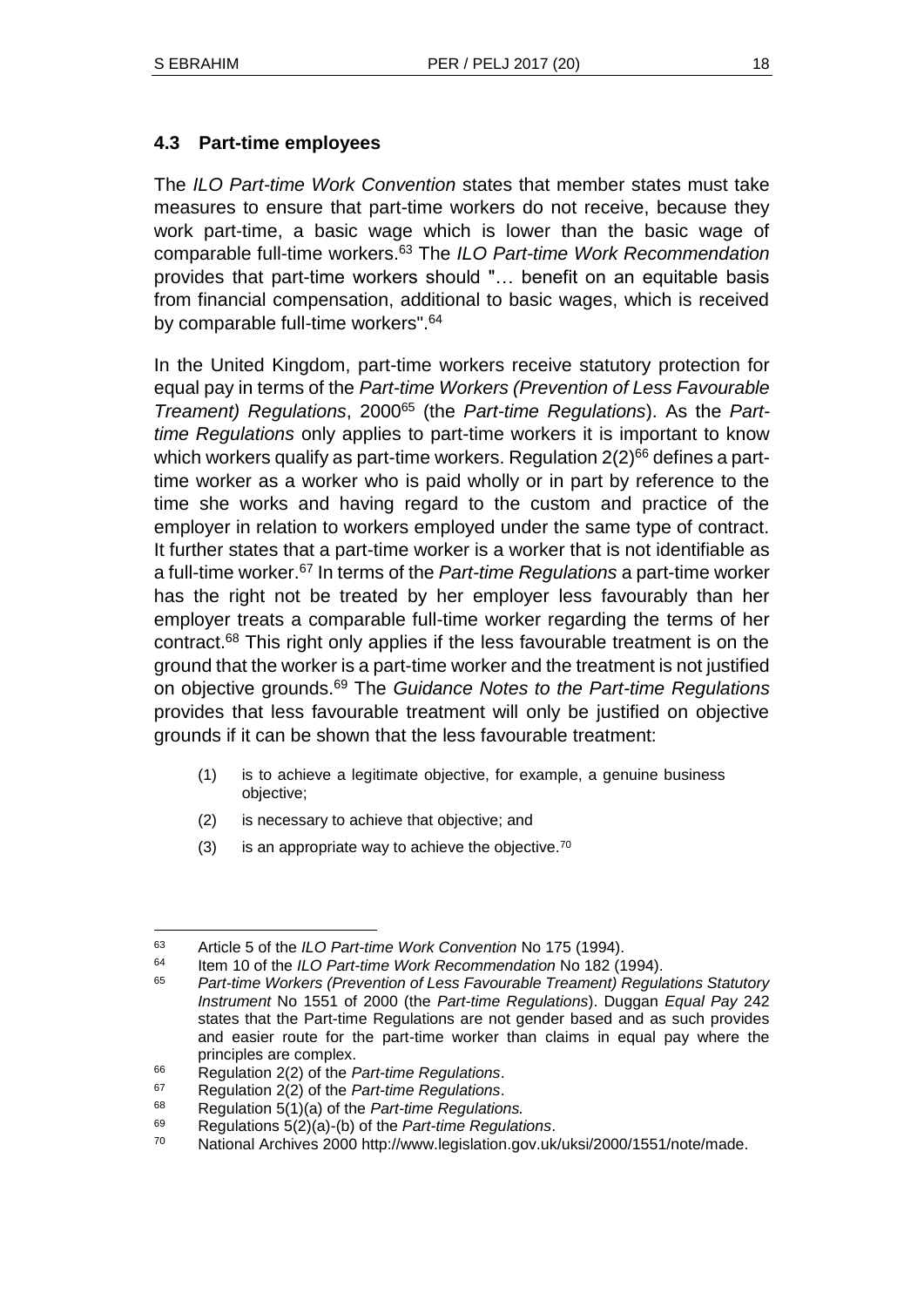Regulation  $5(3)^{71}$  states that in determining whether a part-time worker has been treated less favourably than a comparable full-time worker the *pro rata* principle must be applied unless it is inappropriate. The *pro rata* principle provides the following:

… where a comparable full-time worker receives or is entitled to receive pay or any other benefit, a part-time worker is to receive or be entitled to receive not less than the proportion of that pay or other benefit that the number of his weekly hours bears to the number of weekly hours of the comparable full-time worker.<sup>72</sup>

In terms of this *pro rata* test a part-time employee is not treated less favourably than a comparable full-time worker if he receives the proportion of pay and benefits that the number of his weekly hours bears to the number of weekly hours of the comparable full-time worker. This test is specifically designed to achieve equal pay for part-time workers and it thus different from the *pro rata* test used in the case of fixed-term contract employees. The *Guidance Notes to the Part-time Regulations* provides that the *Parttime Regulations has* a direct effect on pay and as a result thereof part-time workers should not receive a lower basic rate of pay than comparable fulltime workers. It further provides that a part-time worker can only be given a lower hourly rate if it is justified on objective grounds and in this regard it states that an example of when a lower hourly rate will be justified is a performance related pay scheme. It further provides that in order to comply with the law, part-time workers should receive the same hourly rate as comparable full-time workers.<sup>73</sup>

Regulation  $5(4)<sup>74</sup>$  states that a part-time worker who is paid at a lower rate for overtime worked than a comparable full-time worker would be paid for overtime worked in the same period shall not for that reason be regarded as being treated less favourably than the comparable full-time worker where the total number of hours worked by the part-time worker including the overtime, does not exceed the number of hours the comparable full-time worker is required to work in the period. The *Guidance Notes to the Parttime Regulations* provides that part-time workers "… should receive the same hourly rate of overtime pay as comparable full-time workers, at least once they have worked more than the normal full-time hours".<sup>75</sup>

The *Part-time Regulations* importantly, contains a provision which allows a worker who considers that her employer may have treated her in a manner that infringes her rights in terms of regulation 5 to request from her employer

 <sup>71</sup> Regulation 5(3) of the *Part-time Regulations.*

<sup>72</sup> Regulation 1 of the *Part-time Regulations*.

<sup>73</sup> National Archives 2000 http://www.legislation.gov.uk/uksi/2000/1551/note/made.

<sup>74</sup> Regulation 5(4) of the *Part-time Regulations.*

<sup>75</sup> National Archives 2000 http://www.legislation.gov.uk/uksi/2000/1551/note/made.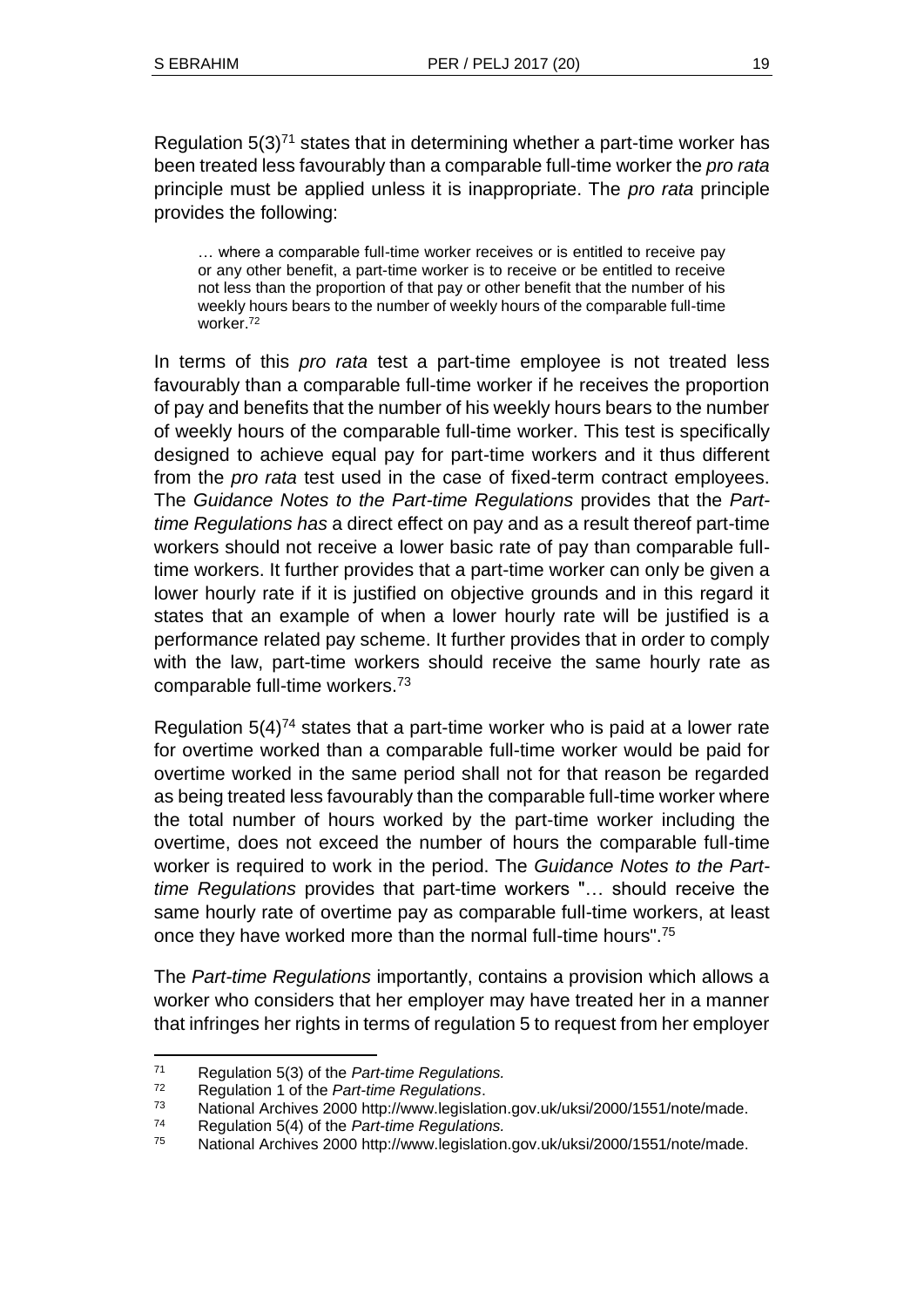a written statement setting out the reasons for the treatment.<sup>76</sup> This written statement is admissible as evidence in any proceedings under these regulations. If a tribunal finds, in any proceedings, that the employer deliberately, and without reasonable excuse, omitted to provide a written statement or that the written statement is evasive or equivocal then it may draw an inference which it considers just and equitable including an inference that the employer has infringed the worker's right in question.<sup>77</sup>

It is important to note that regulation 2 sets out the comparator and the scope of the claim. It states that a full-time worker is a comparable full-time worker if at the time when the treatment that is alleged to be less favourable takes place, both the comparable full-time worker and the part-time worker are employed by the same employer under the same type of contract and engaged in the same or broadly similar work having regard to where relevant, the level of qualification, skills and experience. It further states that the full-time worker must be based at the same establishment as the parttime worker or where there is no full-time worker at the same establishment then a comparison with a full-time worker at a different establishment will suffice.<sup>78</sup>

The *Part-time Work Best Practice Guide*<sup>79</sup> (the *Part-time Work Guide*) states that part-time workers should receive the same basic rate of pay as compared to comparable full-time workers unless it is justified by objective grounds. A different hourly rate might be objectively justified where a performance related pay scheme is used.<sup>80</sup> The *Part-time Work Guide* sets out the following examples regarding the entitlement of part-time workers receiving the same hourly rate as comparable full-time workers:

Bonus pay: A firm awards its workers a Christmas bonus. Its part-time workers receive a pro rata amount, depending on the number of hours they work.

Shift allowances: A store has both full-time and part-time workers, working early, day and late shifts. The early and late shifts attract time-and-a-half pay for both full-time workers and comparable part-time workers.

<sup>76</sup> Regulation 6(1) of the *Part-time Regulations*.

<sup>77</sup> Regulation 6(2)-(3)(a)-(b) of the *Part-time Regulations*.

<sup>78</sup> Regulation 2(4)(a)-(b) of the *Part-time Regulations.*

<sup>79</sup> National Archives 2010 http://webarchive.nationalarchives.gov.uk/+/berr.gov.uk/ whatwedo/employment/employment-legislation/employmentguidance/page19479.html.

<sup>80</sup> National Archives 2010 http://webarchive.nationalarchives.gov.uk/+/berr.gov.uk/ whatwedo/employment/employment-legislation/employmentguidance/page19479.html.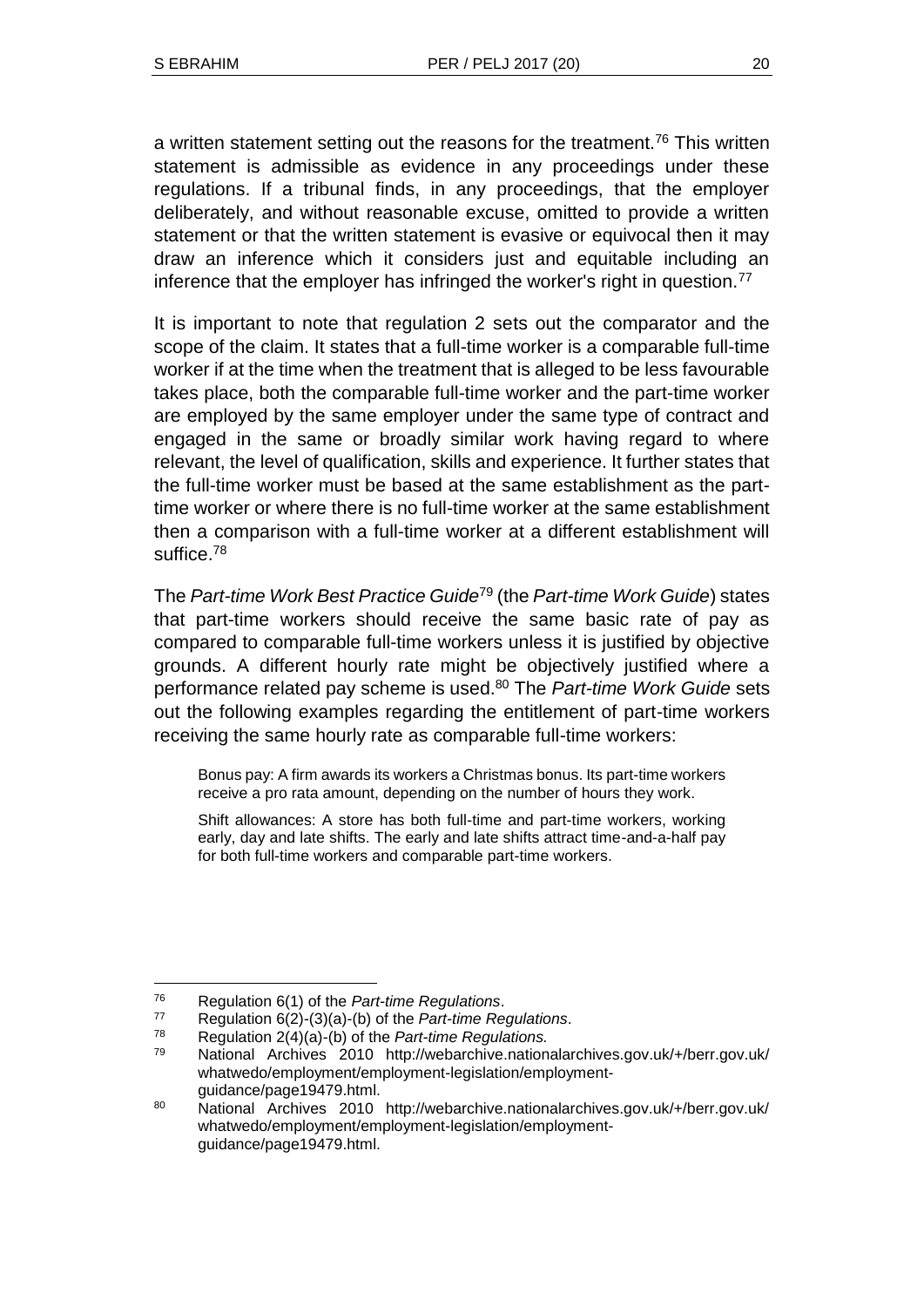Unsocial hours: A part-time care assistant receives the same unsocial hours payment for working between midnight and 6 am as his comparable full-time colleague.<sup>81</sup>

The *Part-time Regulations* gives effect to the *European Council Directive Concerning the Framework Agreement on Part-time Work* (*EU Part-time Work Directive*).<sup>82</sup> The purpose of the *EU Part-time Work Directive* is to remove discrimination against part-time workers and improve the quality of their work. $83$  Clause 4 states that with regard to employment conditions, part-time workers should not be treated in a less favourable manner than comparable full-time workers for the sole reason that they work part-time unless different treatment is justified on objective grounds.<sup>84</sup> The *pro rata* principle also applies where appropriate.<sup>85</sup>

In *McMenemy v Capita Business Services Ltd*<sup>86</sup> the appellant who worked Wednesdays, Thursdays and Fridays claimed that he was being treated less favourably than comparable full-time workers as he did not receive the benefit of public holidays which fell on Mondays. The Employment Tribunal held that there had been no contravention of the Part-time Regulations and that the distinction was not between full-time and part-time workers but between those who work on Mondays and those who do not, irrespective of whether they were full-time. It further held that this would have been clear if there existed a full-time employee who did not work on Mondays.<sup>87</sup> The Employment Appeal Tribunal upheld the decision of the Employment Tribunal and held that the *pro rata* principle referred to in regulation 5(3) of the *Part-time Regulations* only related to the question of whether or not a part-time worker had received less favourable treatment than a full-time worker. It further held that this principle is not stated as an independent right and did not apply at the stage when considering whether or not the less favourable treatment was on the ground that the employee was a part-time worker.<sup>88</sup>

The Court of Session stated that it was common cause that the appropriate comparators were the full-time workers in the appellant's team who worked Mondays to Fridays and that by comparison with them the appellant received less favourable treatment because by working Wednesdays,

<sup>81</sup> National Archives 2010 http://webarchive.nationalarchives.gov.uk/+/berr.gov.uk/ whatwedo/employment/employment-legislation/employmentguidance/page19479.html.

<sup>82</sup> *European Council Directive Concerning the Framework Agreement on Part-time Work* Council Directive 97/81/EC (1997) (the *EU Part-time Work Directive*).

<sup>83</sup> Clause 1(a) of the *EU Part-time Work Directive*.

<sup>84</sup> Clause 4 of the *EU Part-time Work Directive*.

<sup>85</sup> Clause 4(2) of the *EU Part-time Work Directive*.

<sup>86</sup> *McMenemy v Capita Business Services Ltd* [2007] IRLR 400.

<sup>87</sup> *McMenemy v Capita Business Services Ltd* [2007] IRLR 400 paras 9, 13.

<sup>88</sup> *McMenemy v Capita Business Services Ltd* [2007] IRLR 400 para 10.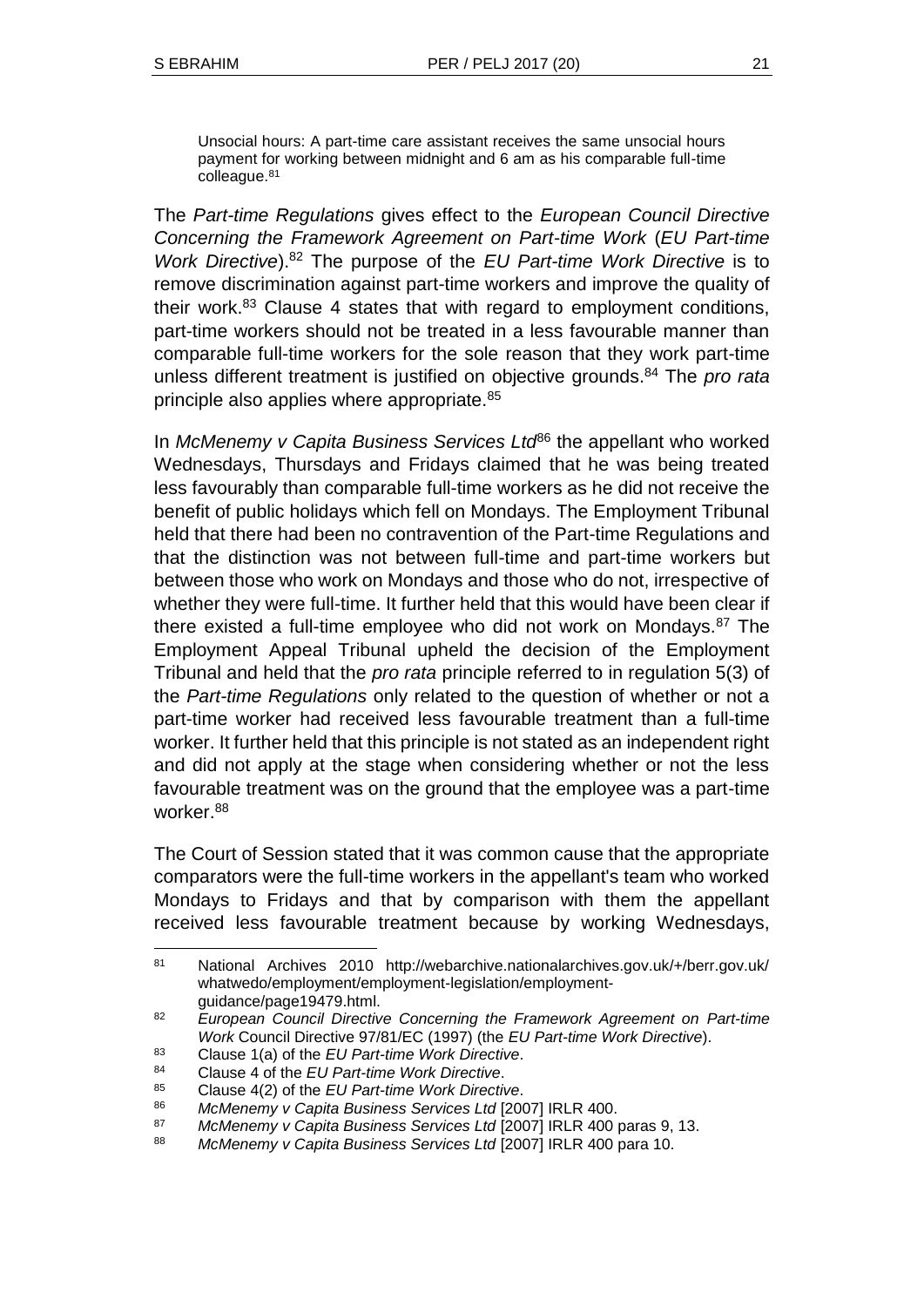Thursdays and Fridays he did not receive the benefit of any statutory holidays which fell on Mondays. The Court remarked that he did, however, receive the benefit of any statutory holiday that fell on a Wednesday, Thursday or a Friday. The Court held that it is at this stage that the *pro rata* principle applies. It then moved to the next question which was whether the less favourable treatment was solely because the appellant was a part-time worker and in this regard it stated that the intention of the respondent must be examined. The Court stated that the reason for the appellant receiving less favourable treatment than a comparable full-time worker was due to an agreement with the respondent that he would not work for them on Mondays or Tuesdays. It stated that at this point it becomes legitimate to consider hypothetical situations in order to test the true intention of the respondent. The Court held that based on the respondent's policy on public holidays, if a full-time worker of the appellant's team worked a fixed shift from Tuesday to Saturday then such worker would not receive the benefit of statutory holidays which fell on Mondays and if the appellant or any other part-time member of his team worked on Mondays then they would receive the benefit of the statutory Monday holidays in precisely the same way as full-time employees would. The Court consequently dismissed the appeal.<sup>89</sup>

In *Sharma v Manchester City Counci<sup>po</sup>* the Employment Appeal Tribunal held that the basic framework of the *Part-time Regulations* is for the claimant to identify a comparable full-time worker, establish less favourable treatment and satisfy the Tribunal that the less favourable treatment is on the ground that the claimant is a part-time worker. Once this has been established then the onus shifts to the employer to prove that there is an objectively justifiable reason for the less favourable treatment. It further held that once it is found that the part-time worker is treated less favourably than a comparable fulltime worker and the worker's part-time status is one of the reasons, then this will be sufficient to trigger the protection offered in the Part-time Regulations.

# **5 Conclusion and recommendations**

The equal pay legal framework in the LRA in the form of sections 198A(5), 198B(8)(a) and 198C(3)(a) is unique to the law regulating equal pay in South Africa. The sections only apply to atypical employees provided they earn below the prescribed threshold and subject to certain other conditions. The LRA equal pay legal framework is thus of limited application and does not apply to all atypical employees. The framework is not easy to understand especially within the matrix of equal pay law. The references to "on the whole not less favourably" and "not less favourably" presents

 <sup>89</sup> *McMenemy v Capita Business Services Ltd* [2007] IRLR 400 paras 13-14.

<sup>90</sup> *Sharma v Manchester City Council* [2008] IRLR 336.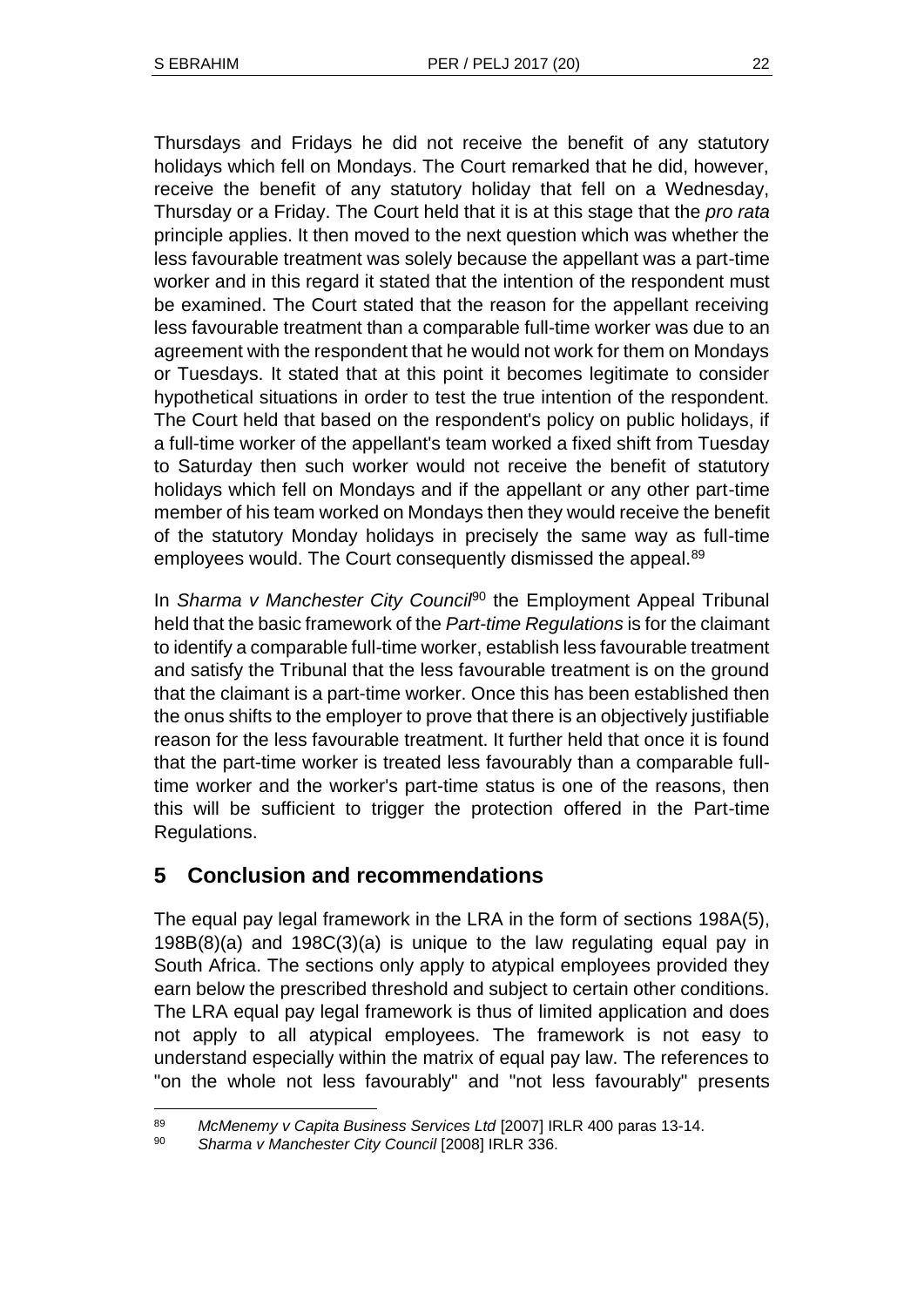challenges with regard to what the sections require. These phrases have not come under scrutiny before our labour courts and no test has been formulated in this regard.

The United Kingdom has a comprehensive equal pay legal framework for atypical employees. This legal framework is as a result of European Directives on the subject. The equal pay framework for atypical employees in the United Kingdom explains how equal pay is to be achieved for atypical employees by setting out how same must be tested. There are Guides which have been published to assist in the interpretation of the equal pay legal framework. The comparative study with the equal pay legal framework relating to atypical employees in the United Kingdom is important as it allows for lessons to be learnt for the South African equal pay legal framework in the LRA relating to atypical employees which is in its infancy. Based on the above analysis, the author will attempt to explain what is required from the equal pay legal framework in the LRA relating to atypical employees by making submissions and recommendations and the law regulating same in the United Kingdom will be referred to.

### *5.1 Equal pay for part-time employees in terms of section 198C(3)(a) of the LRA*

Section 198C(3)(a) of the LRA states that an employer must treat a parttime employee on the whole not less favourably as compared to a comparable full-time employee performing the same or similar work taking the part-time employee's working hours into account irrespective of when she was employed unless there is a justifiable reason for the differential treatment. This is the crux of the cause of action for part-time employees seeking equal pay. No further explanation of the section is provided in the Memo. Regulation 5(1)(a) of the *Part-time Regulations* states that a parttime worker must not be treated less favourably than a comparable full-time employee. In order to test whether a part-time worker has been treated less favourably the *pro rata* principle is used.<sup>91</sup> The *pro rata* principle in respect of part-time workers provides that where a comparable full-time worker receives or is entitled to receive pay or any other benefit then a part-time worker must receive or must be entitled to receive not less than the proportion of that pay or benefit in relation to the number of his weekly hours as compared to the weekly hours of the comparable full-time worker. The *Guidance Notes to the Part-time Regulations* states that a part-time worker should not receive a lower hourly rate unless it can be justified on objective grounds for example, a lower hourly rate will be justified if a performance related pay scheme is used.

 91 Regulation 5(3) of the Part-time Regulations.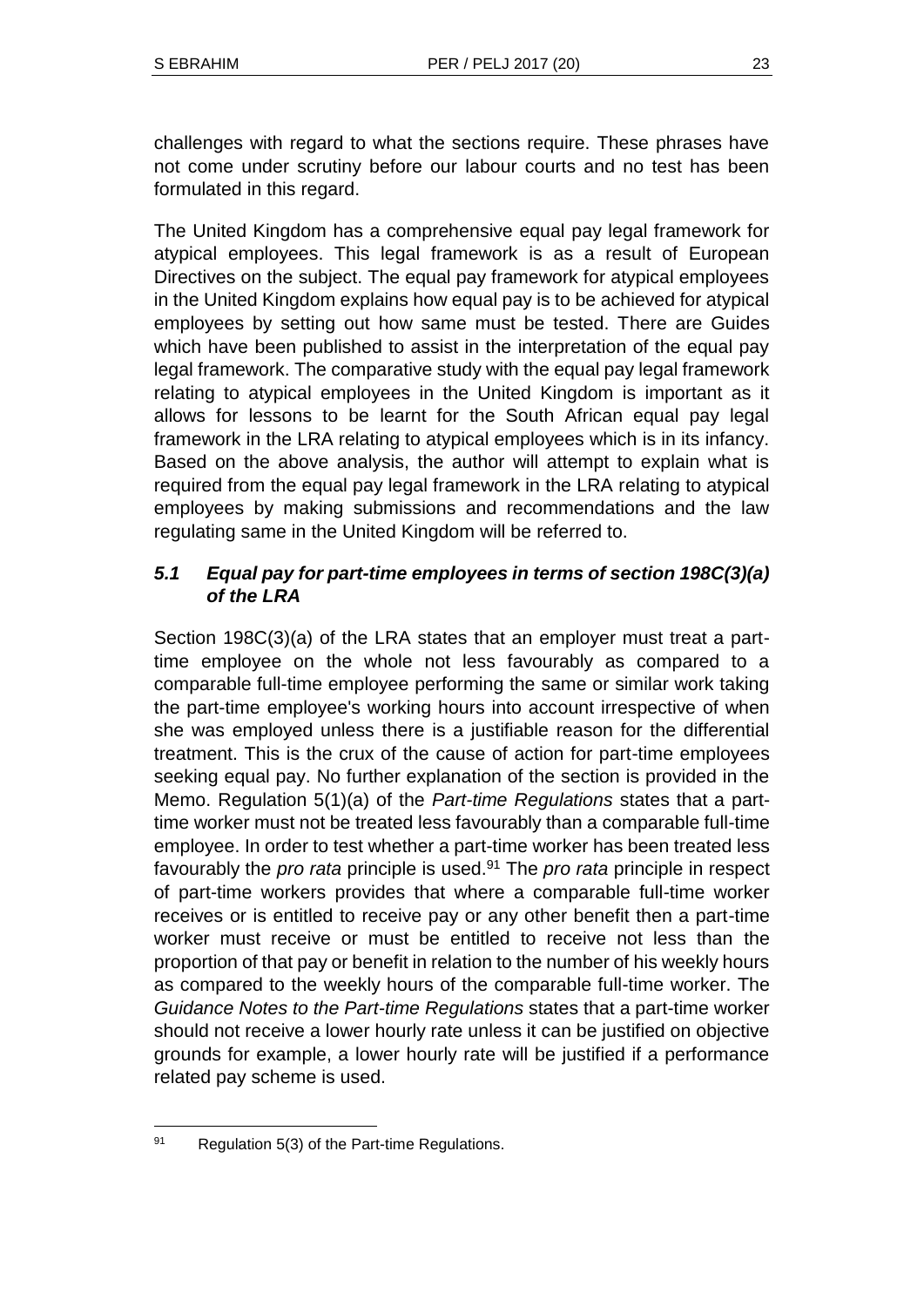It is clear that the nub of the *Part-time Regulations* is that the employer must give the part-time employee a *pro rata* portion of the wages and benefits as received by a comparable full-time worker according to the hours worked by the part-time employee. It is submitted that the *pro rata* principle should be used as the test for determining an equal pay dispute involving a part-time employee in terms of section 198C(3)(a) of the LRA. It is further submitted that the *pro rata* principle is a test which is specifically designed to achieve equal pay for part-time workers and it takes into account the realities of the employment relationship whilst protecting the part-time employee's equal pay rights. It is lastly submitted that the *pro rata* principle will bring about results which will give a proper and contextual meaning to the phrase "on the whole not less favourably" as used in section 198C(3)(a) of the LRA.

## *5.2 Equal pay for fixed-term employees in terms of section 198B(8)(a) of the LRA*

Section 198B(8)(a) of the LRA states that an employer must not treat an employee employed on a fixed-term contract for longer than three months less favourably than a comparable full-time employee performing the same or similar work unless there is a justifiable reason for the different treatment. The Memo states that a fixed-term contract employee employed for longer than three months must be treated *on the whole not less favourably* than a comparable full-time employee performing the same or similar work. There seems to be a contradiction between the section and the Memo as the section states that the employee must *not be treated less favourably* whereas the Memo states that the employee must not be treated *on the whole less favourably*. There is no explanation for the difference in this regard and this is the crux of the cause of action regarding equal pay for fixed-term employees as set out in section 198B(8)(a) of the LRA.

Regulation 3(1)(a) of the *Fixed-term Regulations* states that a fixed-term employee has the right not to be treated less favourably than a comparable full-time employee. The *pro rata* principle is used to test whether the fixedterm employee has been treated less favourably than a comparable full-time employee. The application of the *pro rata* principle is subject to the principle being appropriate in the particular circumstances. The *pro rata* principle in respect of a fixed-term employee provides that where a comparable full-time employee receives or is entitled to receive pay or any other benefit then a fixed-term employee must receive or must be entitled to receive such proportion of that pay or benefit as is reasonable in the circumstances having regard to the length of the contract and to the terms on which the pay or benefit is offered. The *Fixed-term Regulations* goes further and states that where an employer treats a fixed-term employee less favourably than a comparable full-time employee with regards to any terms of his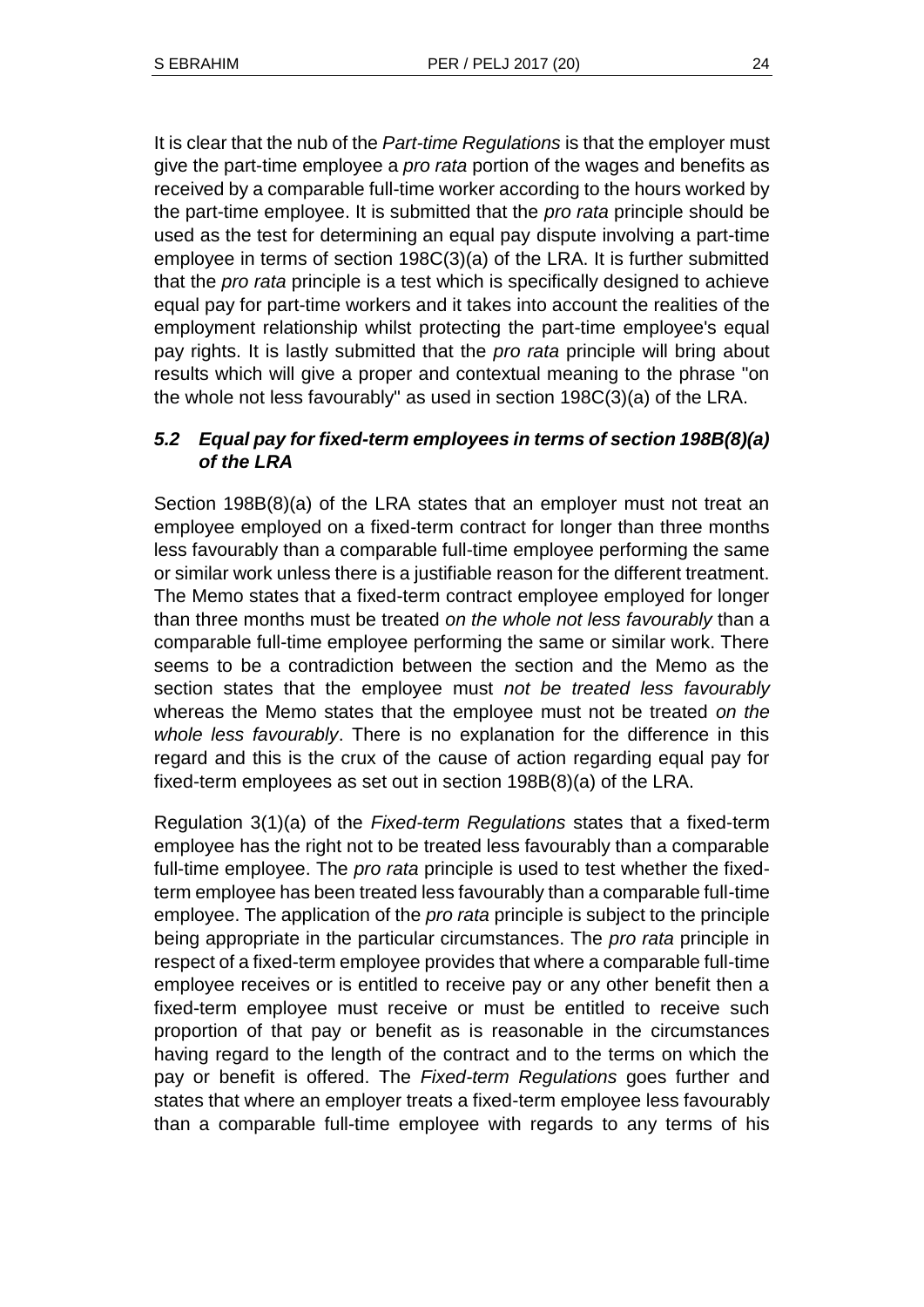contract then the treatment will be justified on objective grounds if the fixedterm employee's contract *taken as a whole are at least as favourable* as the terms of the comparable permanent employee's contract.

The phrase *not to be treated less favourably* in regulation 3(1)(a) of the *Fixed-term Regulations* is intended to bring about equal pay for the fixedterm employee which is the same according to the *pro rata* principle or which is *on the whole not less favourable* than that of a comparable full-time employee. The *Fixed-term Guide* states that employers may take two approaches to comply with the equal pay requirements of regulation 3(1)(a) of the *Fixed-term Regulations*. The first approach is the term-by-term approach and the second approach is the package approach. The term-byterm approach requires that every individual term of a fixed-term employee's employment package must be exactly the same or on a *pro rata* basis to that of a comparable permanent employee unless the differentiation can be justified objectively. It is submitted that this approach is required in terms of the *pro rata* principle. The package approach is where the employer balances a less favourable condition against a more favourable condition provided that a fixed-term employee's overall employment package is not less favourable than the employment package of a comparable full-time employee. The employer can do this by paying higher up-front rewards in return for reduced benefits elsewhere provided that the fixed-term employee's overall package is not less favourable. The benefits should be valued on the basis of their objective worth. This means that an employer can justify not providing the fixed-term employee with a particular benefit if he chooses to use the package approach. It is submitted that this approach accords with the *on the whole not less favourable approach*.

Smith and Baker state that there is less likelihood of a straight *pro rata* solution as in the case of part-time employees as there are known mismatches between employees employed on short fixed-term contracts and long-term benefits intended for permanent employees. They, however, state that the package approach is not allowed in equal pay law where the claimant is entitled to demand equality on a term-by-term basis. It is submitted that the *pro rata* principle test (term-by-term approach) and the on the whole not less favourable approach (package approach) should be used as the tests for determining equal pay disputes involving fixed-term employees in terms of section 198B(8)(a) of the LRA. It is further submitted that the package approach should only be used if the *pro rata* principle test cannot be applied for inappropriateness. This submission is based on the fact that equal pay law requires equality on a term-by-term basis. It is also based on the recognition that a term-by-term approach will not be able to be applied to each and every fixed-term employee's case and this is when the package approach should be used. It is lastly submitted that an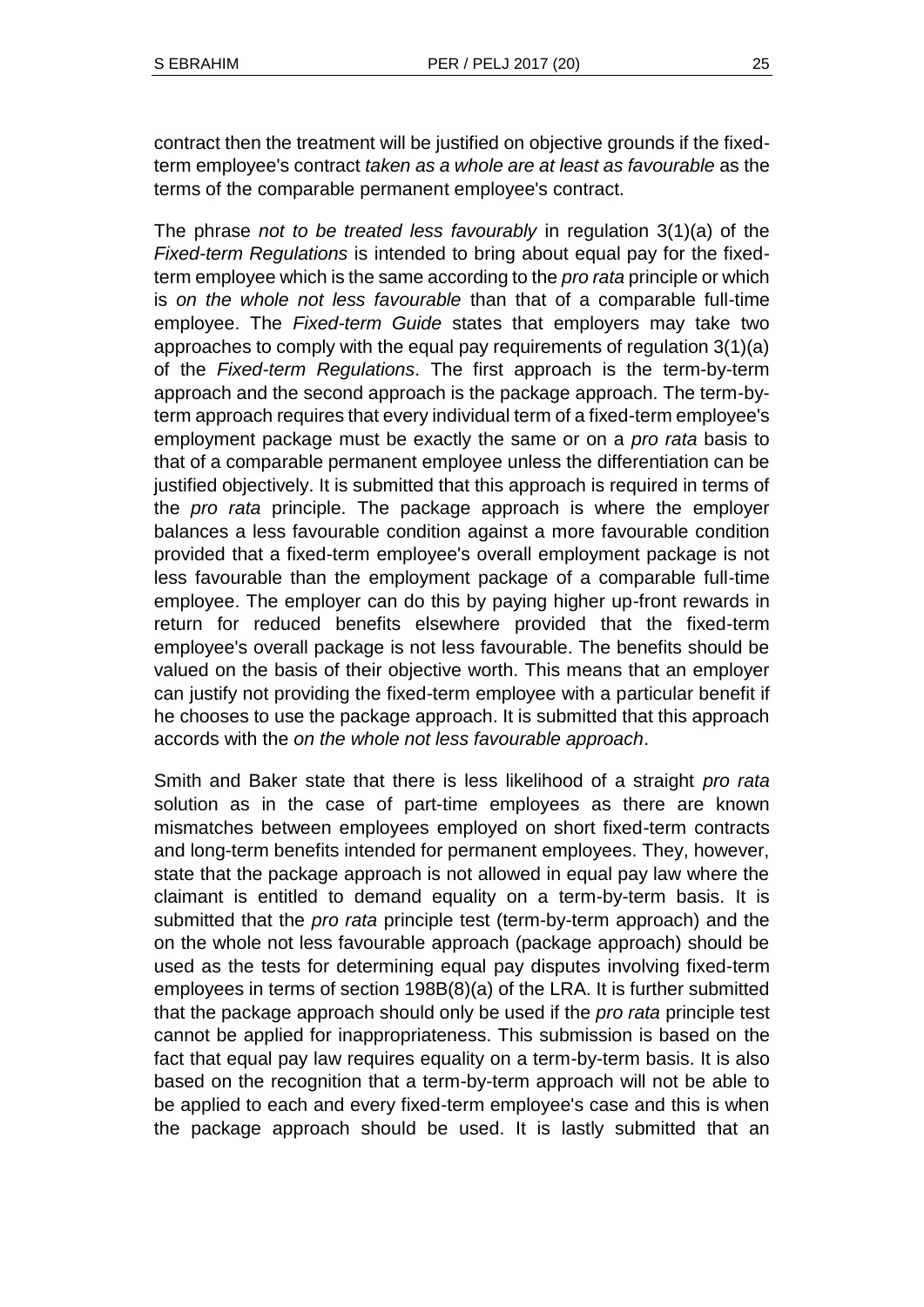employer who uses the package approach will have to provide objective reasons as to why the term-by-term approach is inappropriate when called upon to provide justification for the differential treatment in terms of section 198B(8)(a) read with section 198D(2) of the LRA.

# *5.3 Equal pay for deemed employees in terms of section 198A(5) of the LRA*

Section 198A(5) of the LRA states that a temporary service employee who is deemed to be an employee of the client must be treated on the whole not less favourably as compared to a comparable employee of the client performing the same or similar work unless there is a justifiable reason. Section 198A(3)(b)(ii) of the LRA provides that a temporary service employee is deemed to be the employee of the client and employed on an indefinite basis by the client subject to the provisions of section 198B of the LRA which deals with fixed-term contract employees who earn below the threshold. This would mean that a temporary service employee may be deemed to be an employee of the client and employed on an indefinite basis or on a fixed-term contract basis, whichever is applicable in the circumstances.

Regulations 5(1)(a) of the *Agency Regulations* states that an agency worker must be entitled to the same basic employment conditions that she would have been entitled to had she been recruited by the client without the intervention of the temporary work agency. The *Agency Regulations* states that regulation 5(1)(a) will be met if the temporary worker receives the same relevant terms and conditions as the comparable employee of the client. The Regulations further sets out terms and conditions that will fall within the ambit of relevant terms and conditions. The Regulations further state that both the temporary work agency and the client will be liable for any breach *of regulation 5 to the extent that they are responsible for the breach. The Agency Regulations* does not refer to the *pro rata* principle test (term-byterm approach) or the on the whole not less favourable test (package approach).

It is, however, submitted that the term-by-term approach and the package approach should be used when deciding an equal pay dispute relating to a temporary service employee who is deemed to be an employee of the client. It is submitted that if the temporary service employee is deemed to be an employee of the client on an indefinite basis then the term-by-term approach (*pro rata* principle test) should apply to such employee. It is further submitted that if the temporary service employee is deemed to be an employee of the client on a fixed-term contractual basis then the term-byterm approach should be applied, unless it is inappropriate in the circumstances, in which case, the package approach should apply to such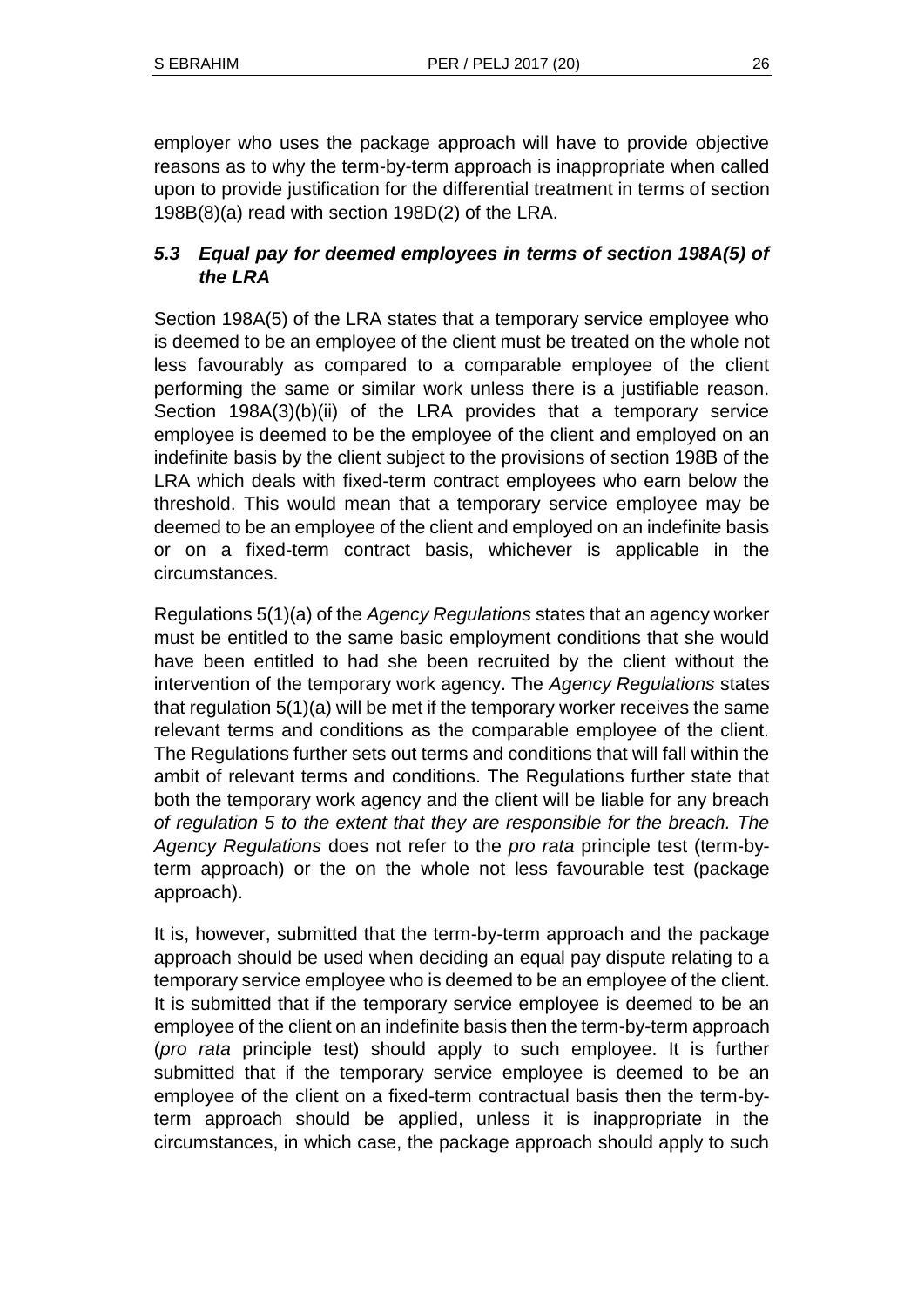employee. It is lastly submitted that the application of these approaches takes into account the realities of the employment relationship whilst at the same time giving effect to the equal pay provision in section 198A(5) of the LRA.

# **Bibliography**

### **Literature**

Benjamin *Agency Work*

Benjamin P *Law and Practice of Private Employment Agency Work in South Africa* (International Labour Office Geneva 2013)

Blanpain "Comparativism in Labour Law"

Blanpain R "Comparativism in Labour Law and Industrial Relations" in Blanpain R (ed) *Comparative Labour Law and Industrial Relations in Industrialized Market Economies* (Kluwer Law International Alphen-aanden-Rijn 2004) 3-24

Duggan *Equal Pay* Duggan M *Equal Pay: Law and Practice* (Jordan Bristol 2009)

Fourie 2008 *PELJ*

Fourie ES "Non-standard Workers: The South African Context, International Law and Regulation by the European Union" 2008 *PELJ* 110-184

Grogan *Workplace Law* Grogan J Workplace Law 10<sup>th</sup> ed (Juta Cape Town 2009)

Holland, Burnett and Millington *Employment Law* Holland J, Burnett S and Millington P *Employment Law* (Oxford University Press Oxford 2015)

Smith, Wood and Baker *Smith and Wood's Employment Law* Smith IT, Wood JC and Baker A *Smith & Wood's Employment Law* 11th ed (Oxford University Press Oxford 2013)

Theron 2005 *ILJ* Theron J "Intermediary or Employer? Labour Brokers and the Triangular Employment Relationship" 2005 *ILJ* 618-649

Valticos and Potobsky *International Labour Law* Valticos N and Potobsky G International Labour Law 2<sup>nd</sup> ed (Kluwer Law and Taxation Deventer 1995)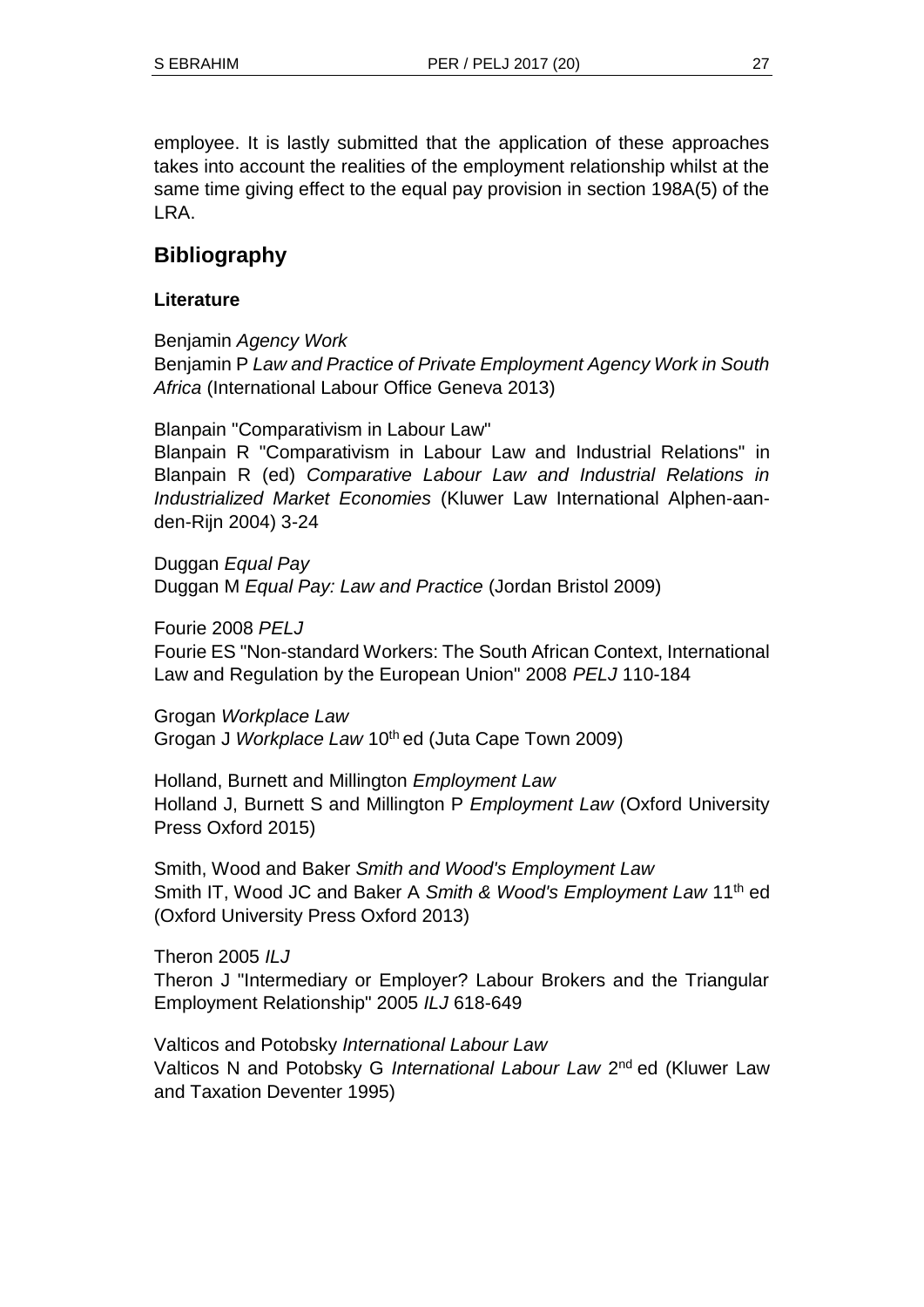### Van Eck 2010 *PELJ*

Van Eck BPS "Temporary Employment Services (Labour Brokers) in South Africa and Namibia" 2010 *PELJ* 107-126

### **Case law**

### *South Africa*

*Aviation Union of South Africa v South African Airways (Pty) Ltd* 2012 1 SA 321 (CC)

*NEHAWU v University of Cape Town* 2003 24 ILJ 95 (CC)

*National Union of Metalworkers of South Africa v Driveline* 2000 4 SA 645 (LAC)

*Shoprite Checkers (Pty) Ltd v Ramdaw* 2001 3 SA 68 (LC)

### *United Kingdom*

*Allen v National Group Europe Ltd* [2004] IRLR 847

*Department of Work and Pensions v Webley* [2005] IRLR 288

*McMenemy v Capita Business Services Ltd* [2007] IRLR 400

*Sharma v Manchester City Council* [2008] IRLR 336

### **Legislation**

### *South Africa*

*Constitution of the Republic of South Africa*, 1996

*Employment Equity Act* 55 of 1998

*Labour Relations Act* 66 of 1995

### *United Kingdom*

*Agency Workers Regulations* Statutory Instrument No 93 of 2010

*Fixed-term Employees (Prevention of Less Favourable Treatment) Regulations* Statutory Instrument No 2034 of 2002

*Part-time Workers (Prevention of Less Favourable Treament) Regulations Statutory Instrument* No 1551 of 2000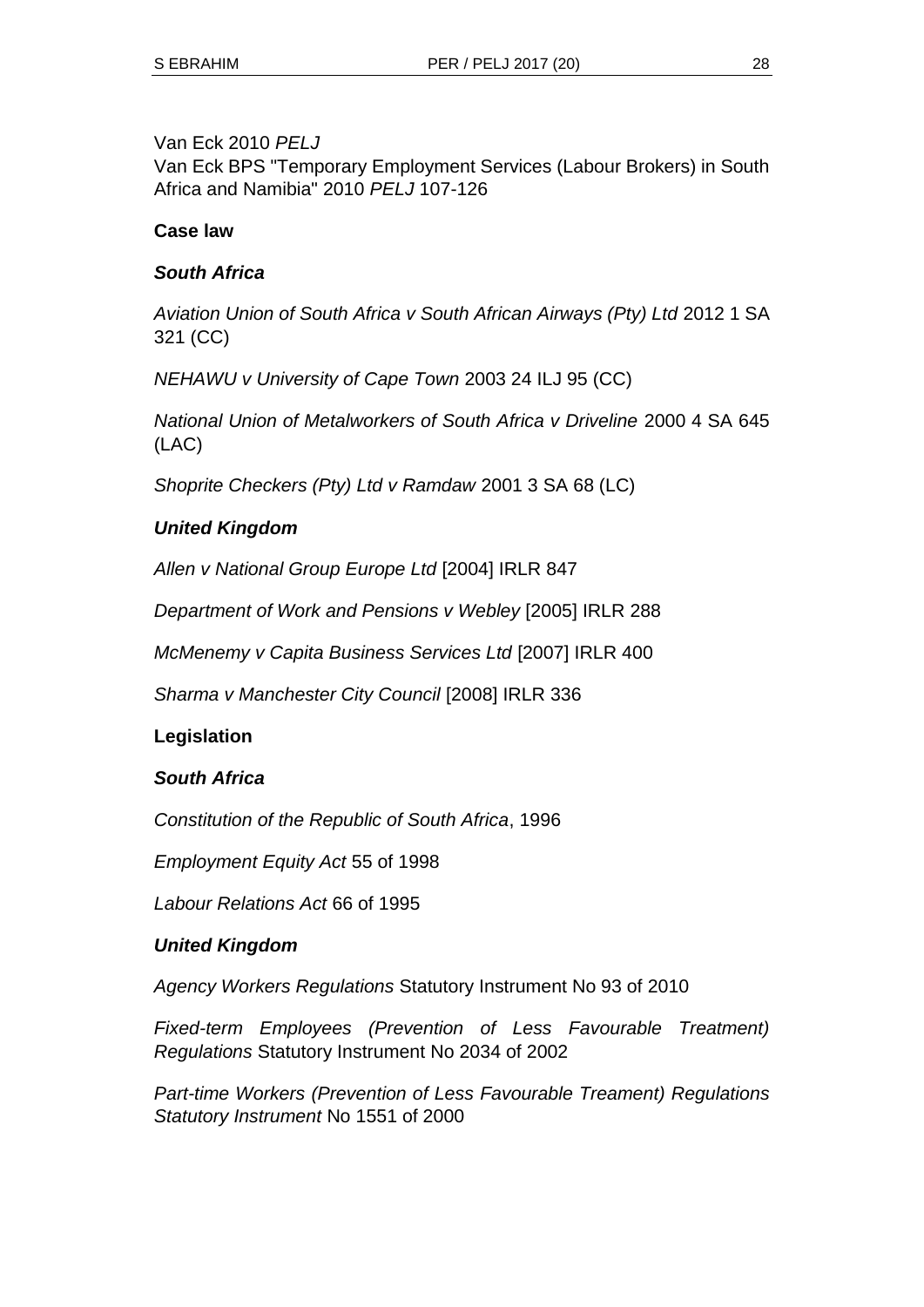### **International and regional instruments**

*European Council Directive Concerning the Framework Agreement on Parttime Work Council Directive* 97/81/EC (1997)

*European Council Directive on Temporary Agency Work Directive* 2008/104/EC (2008)

*European Union Council Directive Concerning the Framework Agreement on Fixed-term Work Council Directive* 1999/70/EC (1999)

*ILO Part-time Work Convention No 175* (1994)

*ILO Part-time Work Recommendation No 182* (1994)

#### **Internet sources**

BIS 2011 https://www.gov.uk/government/uploads/system/uploads/attachment\_data/file/32121/11-949-agency-workers-regulations-guidance.pdf Department for Business Innovation and Skills 2011 *Guidance on the Agency Workers Regulations* https://www.gov.uk/government/uploads/ system/uploads/attachment\_data/file/32121/11-949-agency-workersregulations-guidance.pdf accessed 16 February 2017

DoL 2013 http://www.labour.gov.za/DOL/downloads/legislation/bills/pro posed-amendment-bills/lraamendmentbill2013.pdf Department of Labour 2013 *Memorandum of Objects of the Labour Relations Amendment Bill, 2012* http://www.labour.gov.za/ DOL/downloads/legislation/bills/proposed-amendmentbills/lraamendmentbill2013.pdf accessed 15 February 2017

National Archives 2000 http://www.legislation.gov.uk/uksi/2000/1551/ note/made

National Archives 2000 *Guidance Notes to the Part-time Regulations* http://www.legislation.gov.uk/uksi/2000/1551/note/made accessed on 15 February 17

National Archives 2007 http://webarchive.nationalarchives.gov.uk/2007 0603164510/http://www.dti.gov.uk/employment/employmentlegislation/employment-guidance/page18475.html National Archives 2007 *Fixed-Term Work Guidance Note* http://webarchive.nationalarchives.gov.uk/20070603164510/http://www.dti. gov.uk/employment/employment-legislation/employment-

guidance/page18475.html accessed on 16 February 2017